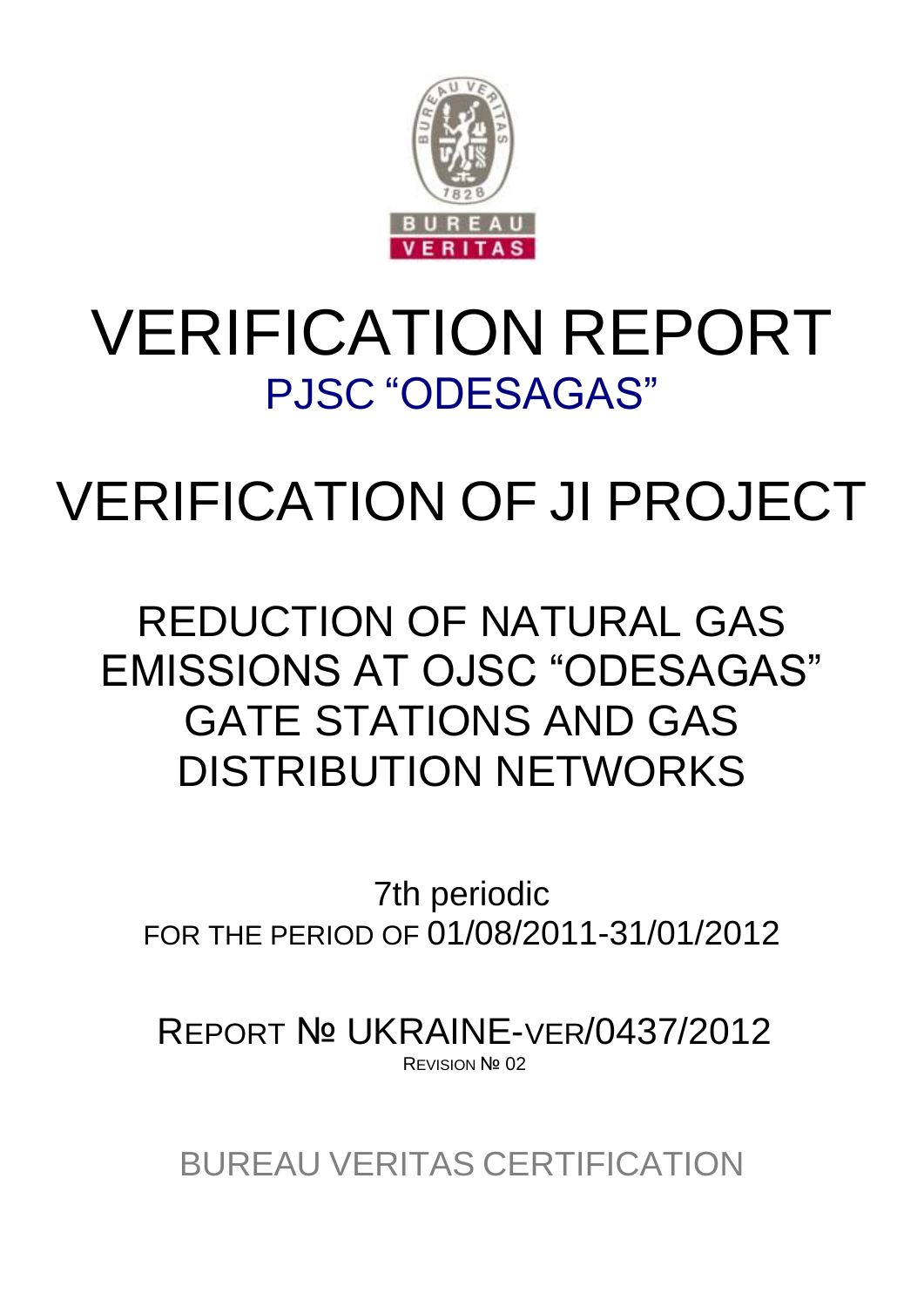





 $\overline{2}$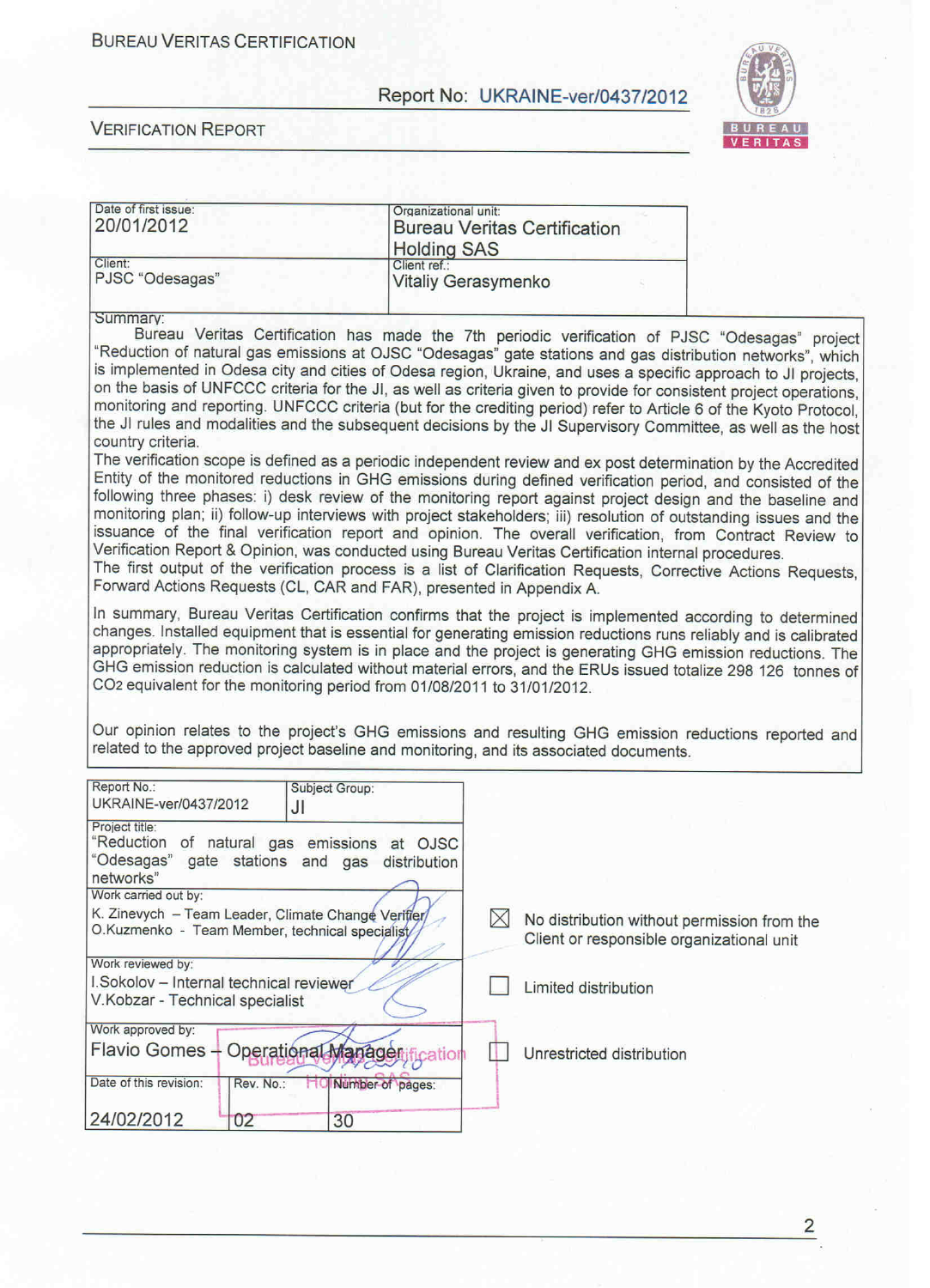

VERIFICATION REPORT

# *Table of Contents Page* 1 INTRODUCTION .........................................................................................4 1.1 Objective ......................................................................................................4 1.2 Scope ............................................................................................................4 1.3 Verification Team .......................................................................................4 2 METHODOLOGY ........................................................................................5 2.1 Review of Documents ...............................................................................5 2.2 Follow-up Interviews .................................................................................6 2.3 Resolution of Сlarification, Сorrective and Forward Action Requests ......................................................................................................6 3 VERIFICATION CONCLUSIONS ............................................................7 3.1 Remaining issues and FARs from previous verifications ................7 3.2 Project approval by Parties involved (90-91) .....................................7 3.3 Project implementation (92-93) ..............................................................8 3.4 Compliance of the monitoring plan with the monitoring methodology (94-98) ...............................................................................10 3.5 Revision of monitoring plan (99-100) .................................................11 3.6 Data management (101).........................................................................11 3.7 Verification regarding programmes of activities (102-110) ...........13 4 VERIFICATION OPINION .......................................................................13 5 REFERENCES ..........................................................................................15 APPENDIX A: COMPANY PROJECT VERIFICATION PROTOCOL..........19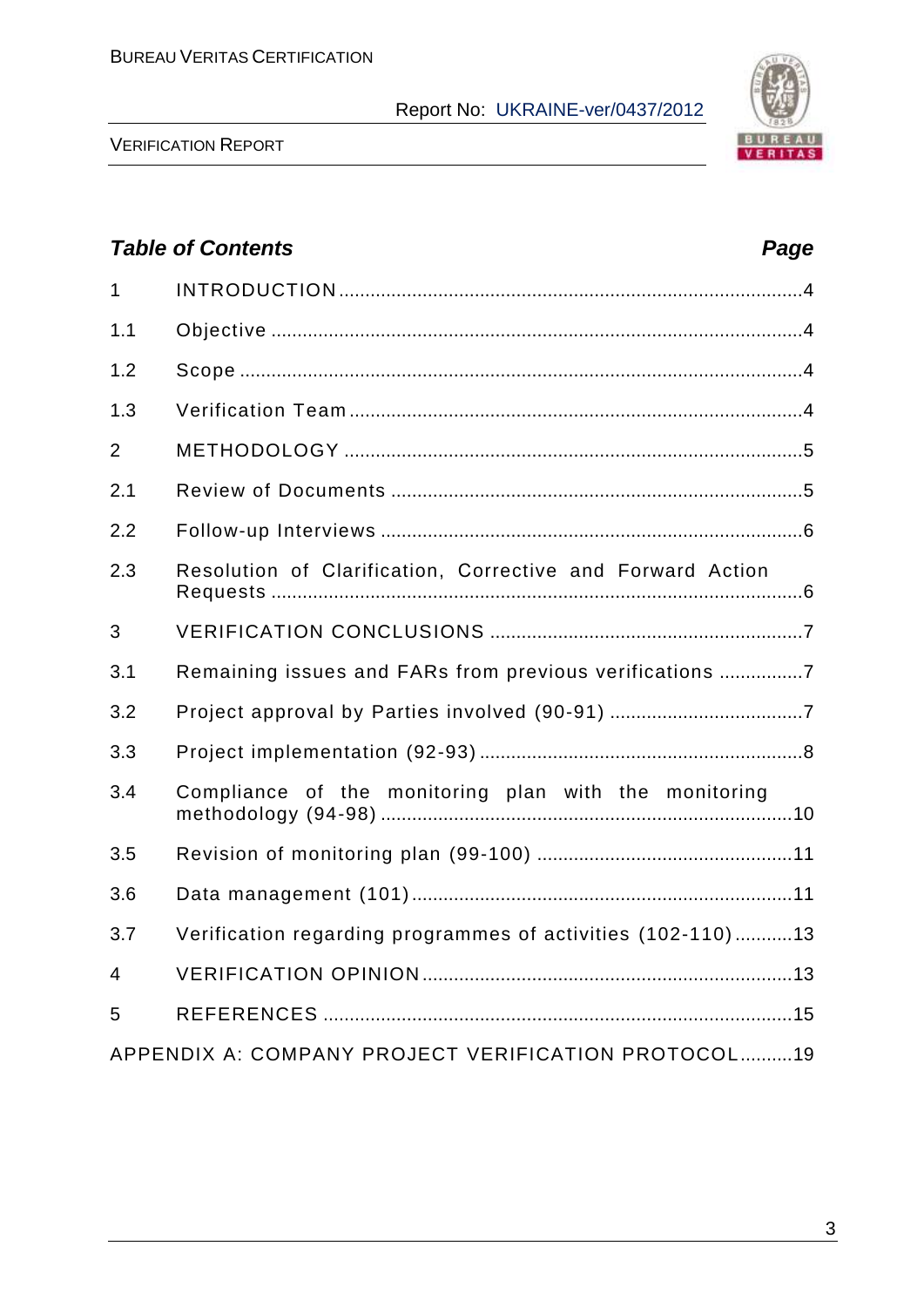

VERIFICATION REPORT

# **1 INTRODUCTION**

PJSC "Odesagas" has commissioned Bureau Veritas Certification to verify the emissions reductions of its JI project "Reduction of natural gas emissions at OJSC "Odesagas" gate stations and gas distribution networks", (hereafter called "the project") in Odesa city and cities in Odesa region, Ukraine.

This report summarizes the findings of the verification of the project, performed on the basis of UNFCCC criteria, as well as criteria given to provide for consistent project operations, monitoring and reporting, as well as the host country criteria.

The verification covers the period from August 1, 2011 to January 31, 2012.

# **1.1 Objective**

Verification is the periodic independent review and ex post determination by the Accredited Independent Entity (AIE) of the monitored reductions in GHG emissions during defined verification period.

The objective of verification can be divided in Initial Verification and Periodic Verification.

UNFCCC criteria refer to Article 6 of the Kyoto Protocol, the JI rules and modalities and the subsequent decisions by the JI Supervisory Committee, as well as the host country criteria.

# **1.2 Scope**

The verification scope is defined as an independent and objective review of the project design document, the project's baseline study, monitoring plan, monitoring report and other relevant documents. The information in these documents is reviewed against Kyoto Protocol requirements, UNFCCC rules and associated interpretations.

The verification is not meant to provide any consulting towards the Client. However, stated requests for clarifications, corrective and/or forward actions may provide input for improvement of the project monitoring towards reductions in the GHG emissions.

# **1.3 Verification Team**

The verification team consists of the following personnel: Kateryna Zinevych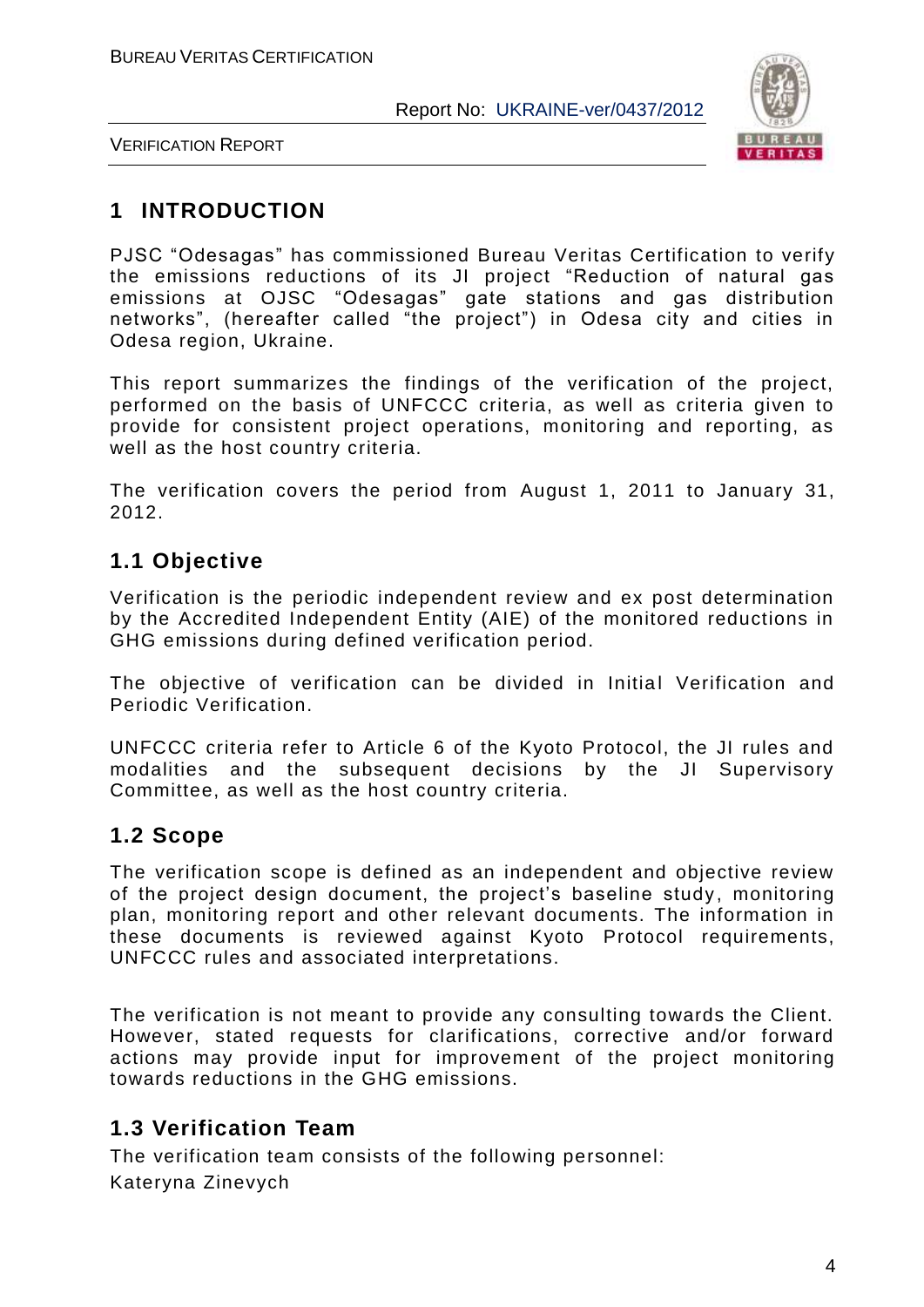

VERIFICATION REPORT

Bureau Veritas Certification, Team Leader, Climate Change Verifier O.Kuzmenko Bureau Veritas Certification, Team Member, technical specialist

This verification report was reviewed by: Ivan Sokolov Bureau Veritas Certification, Internal Technical Reviewer

V.Kobzar

Bureau Veritas Certification, Technical specialist

# **2 METHODOLOGY**

The overall verification, from Contract Review to Verification Report & Opinion, was conducted using Bureau Veritas Certification internal procedures.

In order to ensure transparency, a verification protocol was customized for the project, according to the version 01 of the Joint Implementation Determination and Verification Manual, issued by the Joint Implementation Supervisory Committee at its 19<sup>th</sup> meeting on 04/12/2009. The protocol shows, in a transparent manner, criteria (requirements), means of verification and the results from verifying the identified criteria. The verification protocol serves the following purposes:

- It organizes, details and clarifies the requirements a JI project is expected to meet;
- It ensures a transparent verification process where the verifier will document how a particular requirement has been verified and the result of the verification.

The completed verification protocol is enclosed in Appendix A to this report.

# **2.1 Review of Documents**

The Monitoring Report (MR) submitted by PJSC "Odesagas" and additional background documents related to the project design and baseline, i.e. country Law, Project Design Document (PDD), Approved CDM methodology, Determination Report of the project issued by Bureau Veritas Certification Holding SAS No. UKRAINE-0062/2009 as of 26/12/2009, Guidance on criteria for baseline setting and monitoring, Host party criteria, the Kyoto Protocol, Clarifications on Verification Requirements to be Checked by an Accredited Independent Entity were reviewed.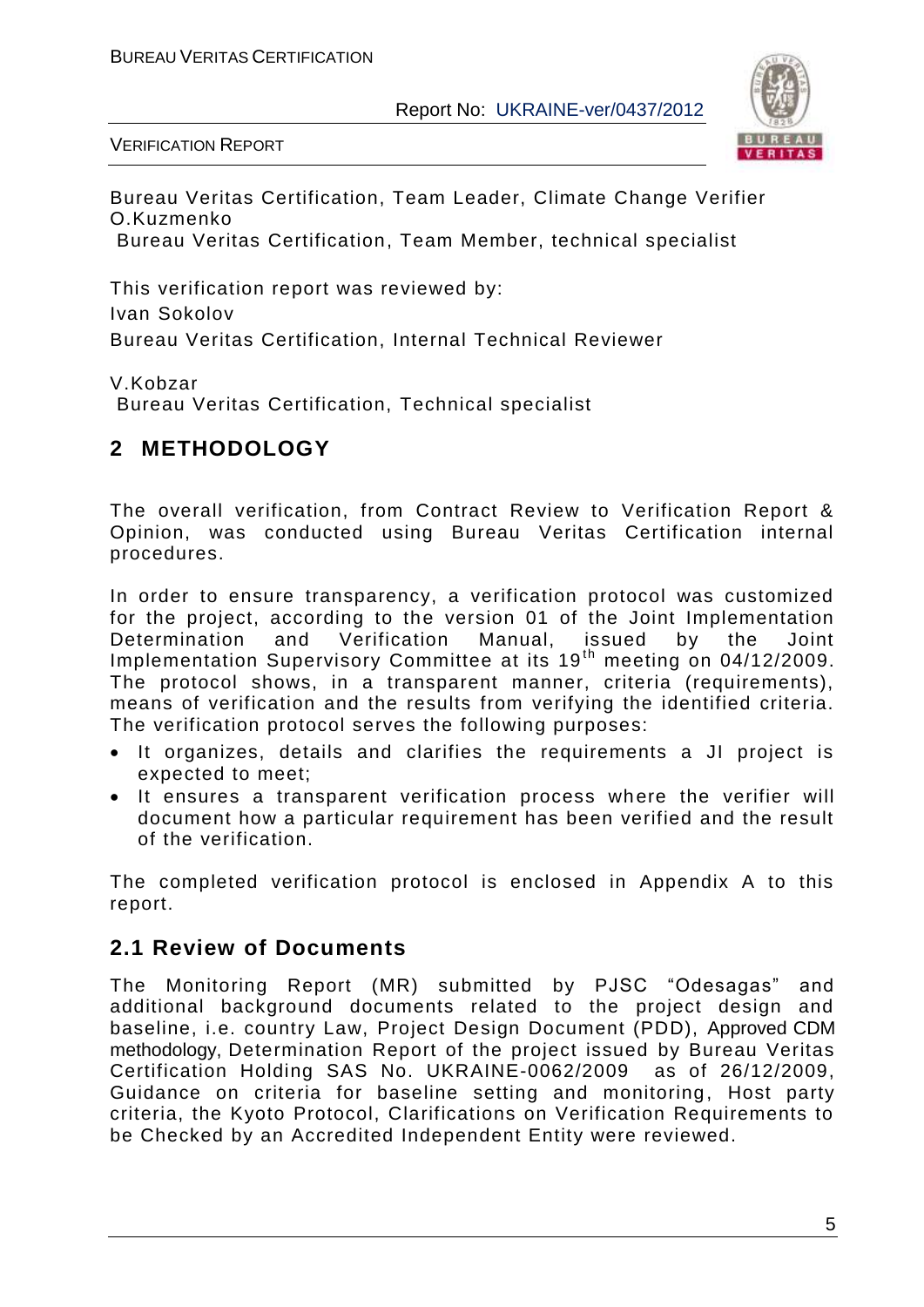

VERIFICATION REPORT

The verification findings presented in this report relate to the Monitoring Report for the period from 01/08/2011 to 31/01/2012, version 01 as of January 19, 2012 and version 02 as of February 23, 2012 and the project as described in the determined PDD.

# **2.2 Follow-up Interviews**

On 06/02/2012 Bureau Veritas Certification verification team visited the project implementation site and performed on-site interviews with project stakeholders to confirm selected information and to resolve issues identified in the document review. Representatives of PJSC "Odesagas" and ETI "Biotekhnika" UASA were interviewed (see References). The main topics of the interviews are summarized in Table 1.

| <b>Interviewed</b><br>organization    | <b>Interview topics</b>                                                                                                                                                                                                                                                                                       |
|---------------------------------------|---------------------------------------------------------------------------------------------------------------------------------------------------------------------------------------------------------------------------------------------------------------------------------------------------------------|
| PJSC "Odesagas"                       | $\triangleright$ Organizational structure<br>Responsibilities and authorities<br>$\triangleright$ Personnel training<br>Quality control procedures and technology<br>$\triangleright$ Equipment use (records)<br>$\triangleright$ Metering equipment control<br>Metering record keeping system, database<br>➤ |
| Consultant:<br>ETI «Biotekhnika" UASA | <b>Baseline methodology</b><br>➤<br>Monitoring plan<br>Monitoring report<br>Deviations from the PDD                                                                                                                                                                                                           |

#### **Table 1 Interview topics**

# **2.3 Resolution of Clarification, Corrective and Forward Action Requests**

The objective of this phase of the verification is to raise the requests for corrective and forward actions as well as clarification requests and any other outstanding issues that needed to be clarified for Bureau Veritas Certification positive conclusion on the GHG emission reductions calculation.

If the Verification Team, in assessing the monitoring report and supporting documents, identifies issues that need to be corrected, clarified or improved with regard to the monitoring requirements, it should raise these issues and inform the project participants of these issues in the form of: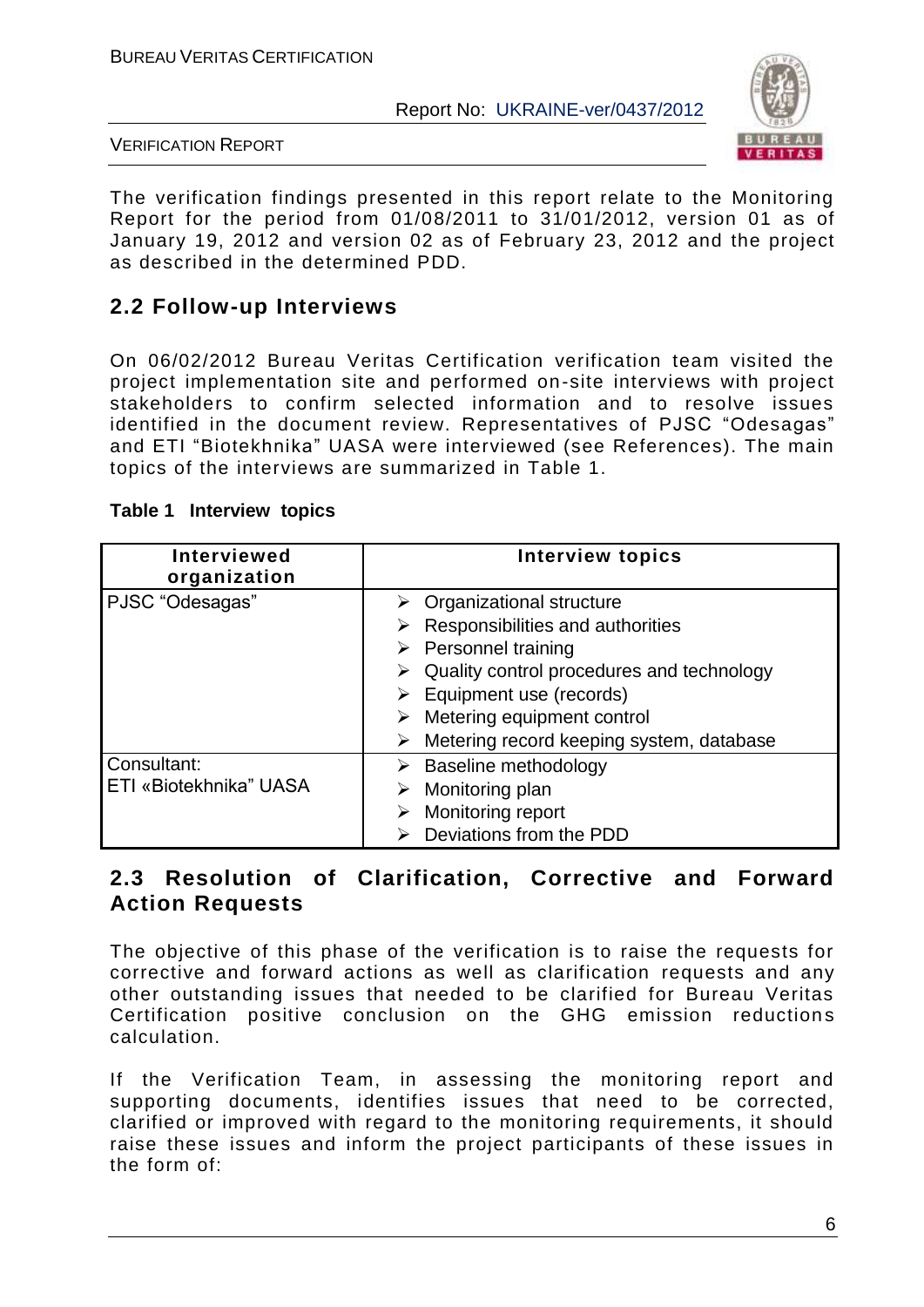

VERIFICATION REPORT

(а) Corrective action request (CAR), requesting the project participants to correct a mistake that is not in accordance with the monitoring plan;

(b) Clarification request (CL), requesting the project participants to provide additional information for the Verification Team to assess compliance with the monitoring plan

(c) Forward action request (FAR), informing the project participants of an issue, relating to the monitoring that needs to be reviewed during the next verification period.

The Verification Team will make an objective assessment as to whether the actions taken by the project participants, if any, satisfactorily resolve the issues raised, if any, and should conclude its findings of the verification.

To guarantee the transparency of the verification process, the concerns raised are documented in more detail in the verification protocol in Appendix A.

# **3 VERIFICATION CONCLUSIONS**

In the following sections, the conclusions of the verification are stated.

The findings from the desk review of the original monitoring documents and the findings from interviews during the follow up visit are described in the Verification Protocol in Appendix A.

The Clarification, Corrective and Forward Action Requests are stated, where applicable, and are further documented in the Verification Protocol in Appendix A. The verification of the Project resulted in 8 Corrective Action Requests, and 3 Clarification Request.

The number between brackets at the end of each section corresponds to the DVM paragraph.

# **3.1 Remaining CL and FARs from previous verifications**

There are no any remaining CL and FAR from previous verifications.

# **3.2 Project approval by Parties involved (90-91)**

The project obtained approval by the Host party (Ukraine) - Letter of Approval №1566/23/7 dated 25/12/2009 issued by the National Environmental Investment Agency of Ukraine and written project approval by the party – buyer of emission reductions units (Denmark) - Letter of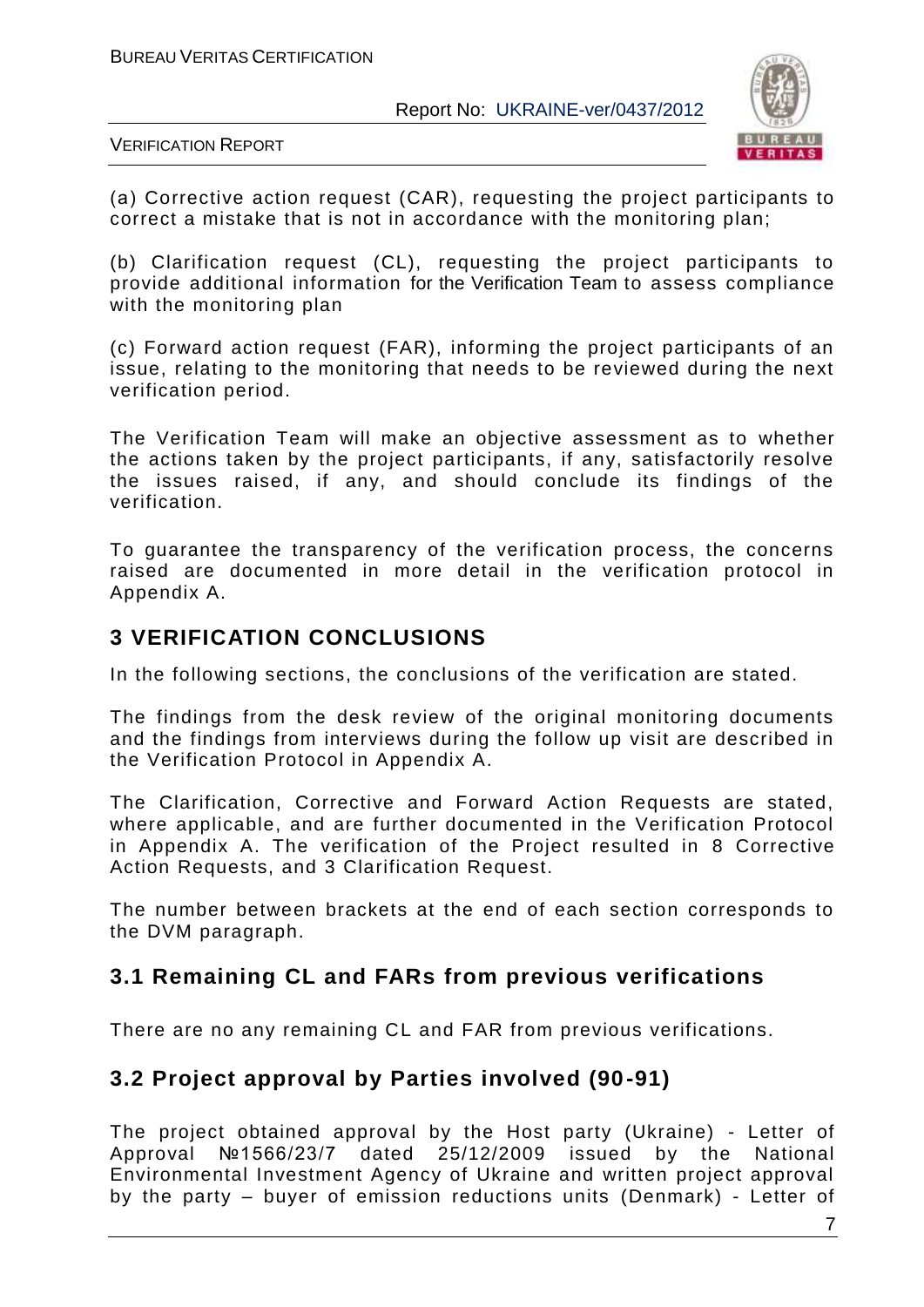

VERIFICATION REPORT

Approval №1602/1102-0023 dated 21/12/2009 issued by the Danish Energy Agency, the Danish Ministry of Climate and Energy). The abovementioned written approvals are unconditional.

The identified areas of concern as to the project approval by the parties involved, project participants responses and Bureau Veritas Certification"s conclusions are described in Appendix A to this report (refer to CAR 01).

# **3.3 Project implementation (92-93)**

PJSC "Odesagas" is the company uniting gas supply facilities of 26 districts in Odesa region and gas supply facility in Odesa city, and providing natural gas transportation and supply to industrial and domestic consumers. PJSC "Odesagas" controls 1917 gas distribution points and cabinet-type gas distribution points, among them 1851 (GDP, CGDP) are the PJSC "Odesagas" property. The structure of current gas transport rates does not include depreciation and investment needs of gas distribution enterprises, which does not ensure receipt of funds for performance of necessary repair works and modernization of gas networks, purchase of appropriate engineering equipment and components, and also results in increase of natural gas leakage at the PJSC "Odesagas" facilities.

The goal of the project is reduction of natural gas leakage in gas distribution points and in cabinet-type gas distribution points, which will result in reduction of methane emissions into the atmosphere, which is a greenhouse gas. The main sources of leakage are junctions of the elements of gas-distribution points and cabinet-type gas distribution points. Many connecting parts of GDP and CGDP require repair in the result of quick wear of compactor elements. Within the scope of the project for repair of GDP and CGDP equipment, for the purpose of leakage repair, modern compacting materials will be used, replacing service and repair practice based on rubberized asbestos fabric and rubber gaskets, and compacting padding made of cotton fiber with fat soakage and asbestos graphite filler, which results in additional methane leakage, which is a greenhouse gas.

The project activity includes:

Implementation of purposeful examination and technical maintenance (PETM) of gas distribution points and cabinet-type gas distribution points – modern and the most economically efficient practice, which allows for not only detection of leaking areas, but also determination of leakage volume (i.e., potential volume of gas leakage reduction). This is a key information for substantiation of types of repair and priority choice of its objects, which is important under short financing for repair of all leakage. This activity will include purchase and calibration of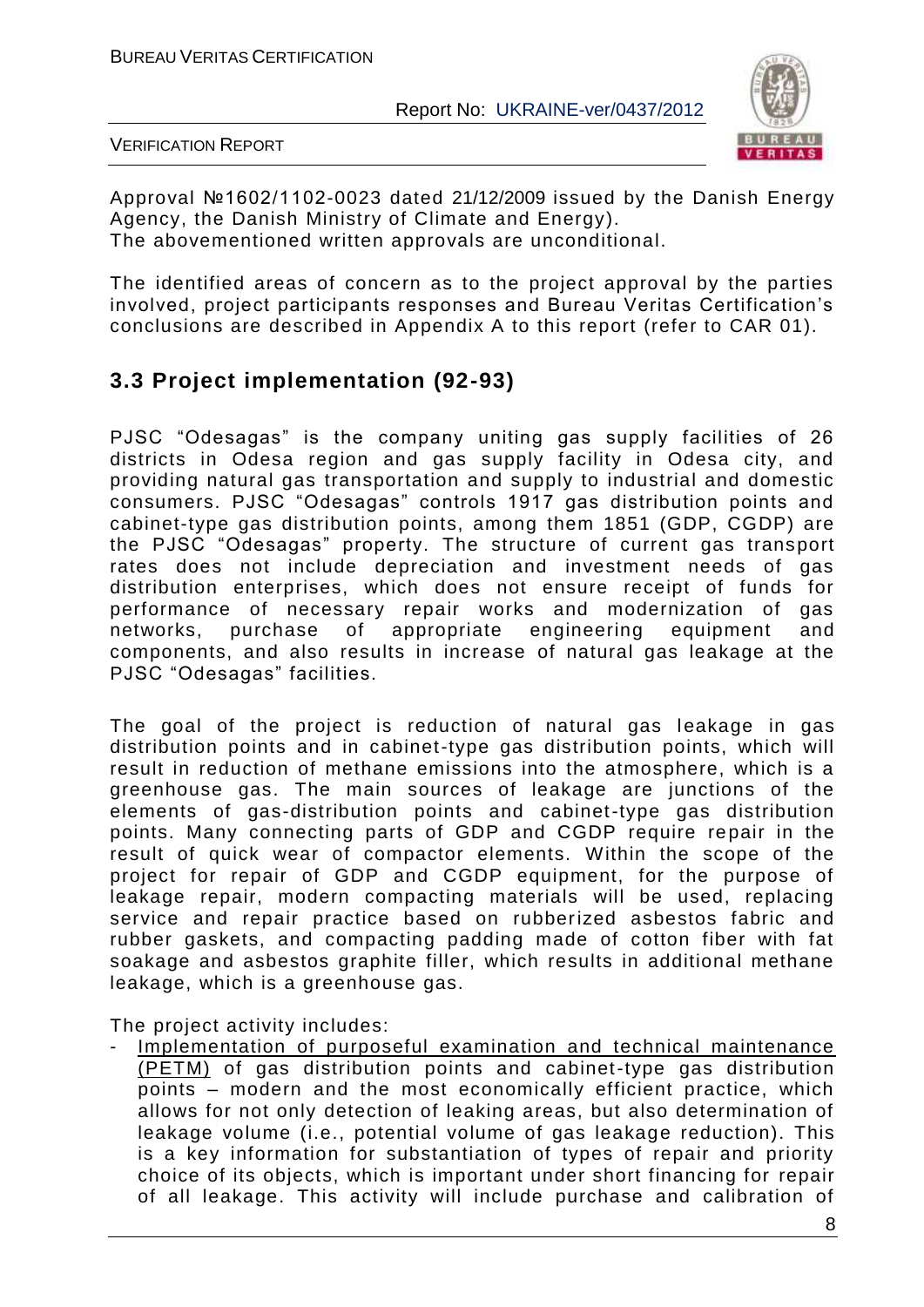

VERIFICATION REPORT

modern measuring equipment, appropriate training of employees, development of monitoring map with the list of all equipment components to be regularly examined, creation of leakage data collection and storage system, and implementation of internal audit and quality assurance system for repair and accounting of methane leakage.

- Detection and measurement of leakage: monitoring system of leakage, including repaired leakage (repaired equipment components) will be exercised on a regular basis (once per four days or once a week, depending on the type of equipment) by specially trained personnel. Each component will be checked according to the monitoring map, and detected leakage will be duly marked with individual number; gas leakage volumes will be measured and registered in the database.
- Repair of all detected leakage: repair of junctions of GDP and CGDP elements within the scope of this project will vary from replacement of gaskets and wedge plugs, use of new sealants or compacting materials, to capital repair and replacement of safety valves of pressure regulators, piston rods, installation of natural gas gauges. Repaired GDP and CGDP equipment components will be regularly checked as a part of a standard monitoring program (see above) to make sure they have not become the source of leakage again.

Duration of the project is not limited, as PETM, monitoring and leakage repair programs are aimed to become a part of work of PJSC "Odesagas". Reduction of  $CO<sub>2e</sub>$  emissions is stated for the crediting period of 18 years according to modality and Joint Implementation Mechanism Procedures.

According the PDD version 06 the project boundary includes the methane leakage places as a result of non-hermetic gas equipment of GDP (CGDP). The project boundary included the total of 1851 GDP (CGDP). During 2005 – 2010 years at the frame of project was repaired, reconstructed and changed 1010 GDP (CGDP). For the period from the beginning of the project implementation (2005) to August 31, 2011 1361 GDPs (CGDPs) were repaired, reconstructed and completely replaced. In the reporting period, new works on reconstruction and replacement of GDP (CGDP) equipment, which is included in the project boundary, were not carried out. List of repaired (reconstructed, replaced) GDPs (CGDPs) in prior periods is presented in Appendixes A to the Monitoring Reports on previous periods. Leakage from the equipment of 490 GDPs (CGDPs), which are included in the project boundary, but where the repair (reconstruction, replacement) works weren"t performed in the monitoring period, were not considered.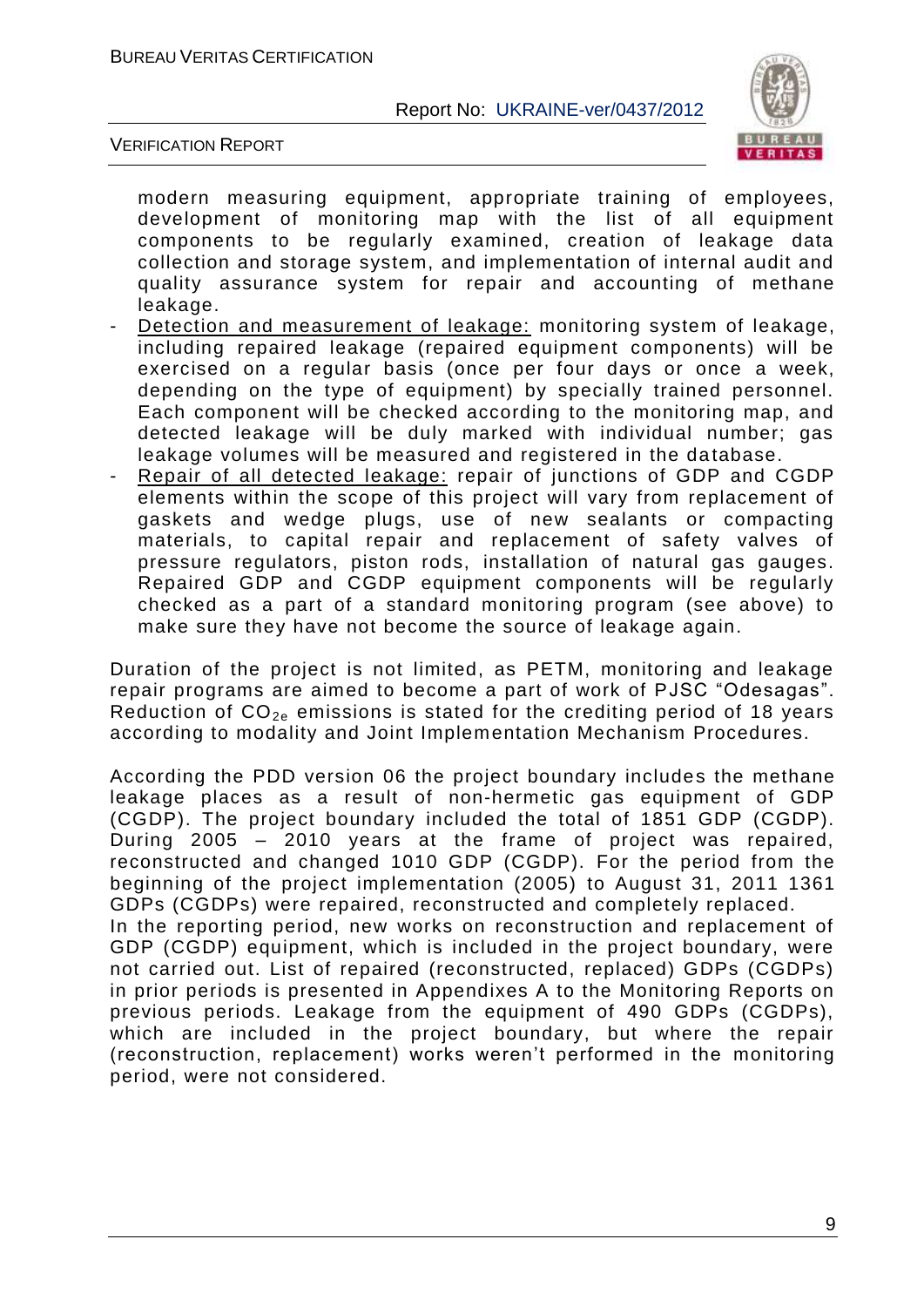

VERIFICATION REPORT

#### **Table 2 Number of repaired (reconstructed, replaced) GDPs (CGDPs) under the project in periods**

| <b>Period</b>             | Number of repaired, reconstructed and<br>replaced GDPs (CGDPs) |
|---------------------------|----------------------------------------------------------------|
| 2005                      | 124                                                            |
| 2006                      | 196                                                            |
| 2007                      | 113                                                            |
| 2008                      | 184                                                            |
| 2009                      | 185                                                            |
| 2010                      | 208                                                            |
| $01/01/2011 - 30/04/2011$ | 108                                                            |
| $01/05/2011 - 31/07/2011$ | 243                                                            |
| $01/08/2011 - 31/12/2011$ |                                                                |
| $01/01/2012 - 31/01/2012$ |                                                                |
| <b>Total</b>              | 1361                                                           |

The project activities for the current monitoring period are further carrying out of purposeful examination and technical maintenance (PETM) of all GDP (CGDP) gas equipment, which was repaired (reconstructed, replaced) during all JI project operation time.

Gas equipment repaired in previous periods of the project activities will be regularly checked as a part of a standard monitoring program to make sure it hasn't become the source of leakage again.

According to the Monitoring Plan in the PDD version 06 the regular repairs оf gas equipment are done once per year, technical maintenance – once per half year.

Methane leakage volumes from the repaired GDP (CGDP) gas equipment of PJSC "Odesagas" received in the result of measurements do not exceed the methane leakage volumes, which were measured after the first repair of equipment.

The identified areas of concern as to the project implementation, project participants responses and Bureau Veritas Certification"s conclusions are described in Appendix A to this report (refer to CAR 02).

# **3.4 Compliance of the monitoring plan with the monitoring methodology (94-98)**

The monitoring occurred in accordance with the monitoring plan included in the PDD regarding which the determination has been deemed final and is so listed on the UNFCCC JI website.

To calculate the emission reductions such key factors as the rate of leakage for each leakage found, gas temperature and pressure, volume of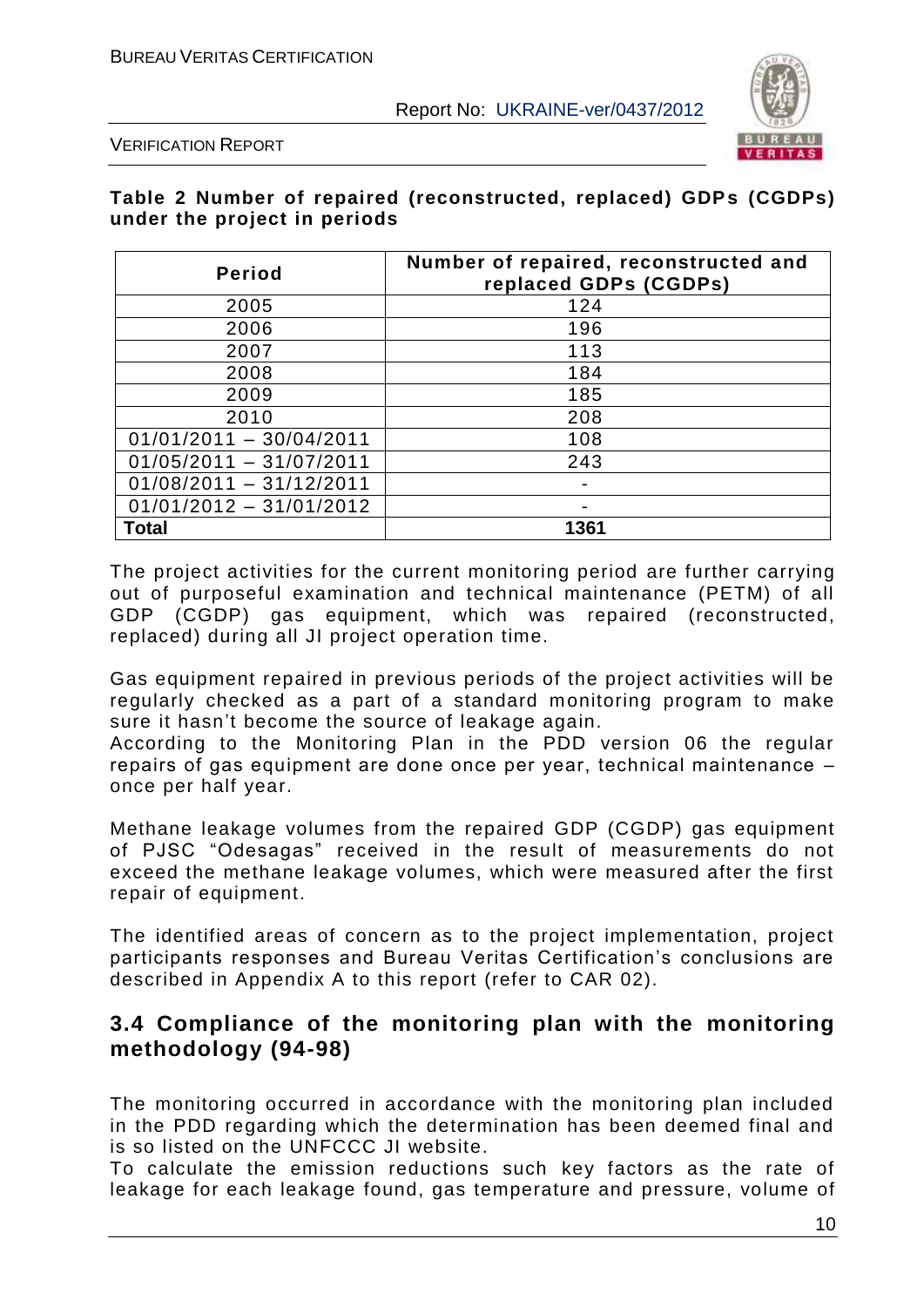

VERIFICATION REPORT

capacity, the concentration of methane in the sample, time for which the concentration of methane in the volume capacity reaches a certain level, experience in implementing measures envisaged by the project, the current practice that exists in Ukraine in this area, financial costs and the availability of expertise, legislation affecting the emissions in the baseline, level of activity on the project and the project emissions and risks associated with the project were taken into consideration.

Data sources used for calculating emission reductions, such as calibrated measuring equipment (gas analyzer), stop-watch timer "SOS pr-2b-2', mercury glass thermometer of TL-4 type and flow meter, information from manufacturers and IPCC are clearly identified, reliable and transparent.

Emission factors, including default emission factors, are selected by carefully balancing accuracy and reasonableness, and appropriately justified of the choice.

The calculation of emission reductions is based on conservative assumptions and the most plausible scenarios in a transparent manner. Monitoring periods for each project component is clearly identified in the monitoring report and do not overlap with those for which verification has been made in the past and is considered final.

The identified areas of concern as to compliance of the monitoring plan with the monitoring methodology, project participants responses and Bureau Veritas Certification"s conclusions are described in Appendix A to this report (refer to CAR 03, CAR 04, CAR 05, CL 01).

# **3.5 Revision of monitoring plan (99-100)**

Not applicable.

# **3.6 Data management (101)**

Data and their sources, which are contained in the monitoring report, are clearly defined, reliable and transparent.

Implementation of data collection procedures is carried out in accordance with the PDD monitoring plan, including quality control and quality assurance procedures.

Monitoring equipment function, including its calibration status, is in line with the requirements.

According to current legislation "On metrology and metrological activity", all measuring equipment in Ukraine must meet the specified requirements of relevant standards and is subject to a periodic verification. Calibration of measuring devices is conducted in accordance with national standards.

Actual data and records used for monitoring are duly verified.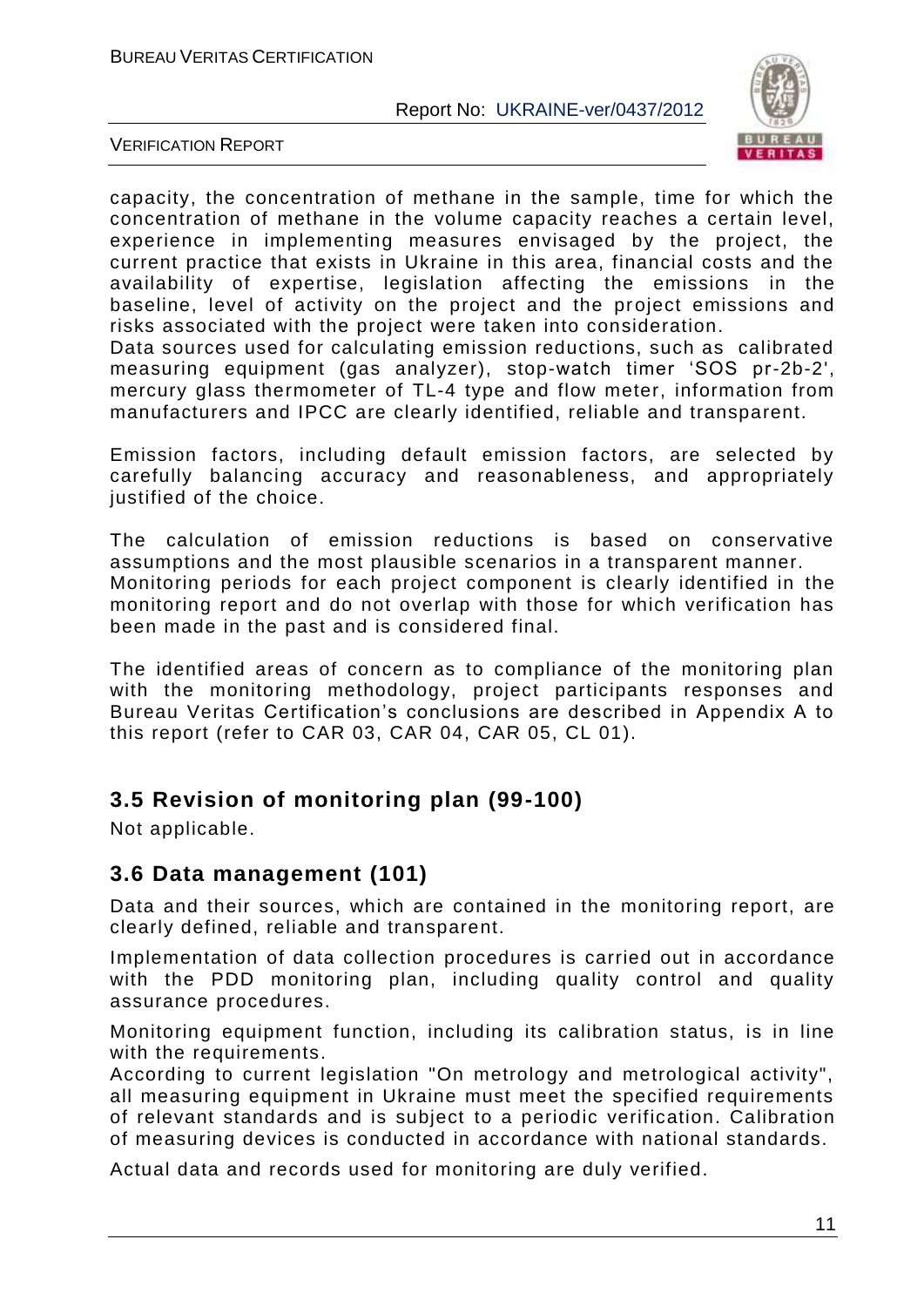

VERIFICATION REPORT

Data collection and data management system of the project is in line with the PDD, the monitoring plan and consists of three parts:

1) Measurements of methane leakage value before the rehabilitation (hermetization) of the facility;

2) Measurements of methane leakage value after the rehabilitation (hermetization) of the facility;

3) Archiving and processing of obtained results.

To measure leakage volume of natural gas it was decided to use the method based on the Calibrated Bag Technology described in the approved baseline methodology AM0023 "Leak reduction from natural gas pipeline compressor or gate stations". One of the problems incurred by using this method is difficult accounting of the volume of the fittings where measurements are done, and the initial air volume when determining gas volume received in the bag.

To solve these problems a special installation was made on the basis of plastic container of known volume (0.87  $\textsf{m}^{3}$ ), package, plastic hose and pressure gauge.

In order to ensure successful implementation of the project and the credibility and verifiability of the emissions reductions achieved, the project must have a well-organized management system.

Collection and processing of parameters, coordination of work of all departments and services of PJSC "Odesagas" related to the project implementation is done by specially created Working team. The structure of the Working team is shown in the Figure 1.



**Figure 1 Structure of the Working team**

Sergiy Oleksandrovych Stryzhak and Lyudmyla Andriyivna Kulbida are responsible for collection of all information provided for by the monitoring plan, and for making all necessary settlements. Archiving of all received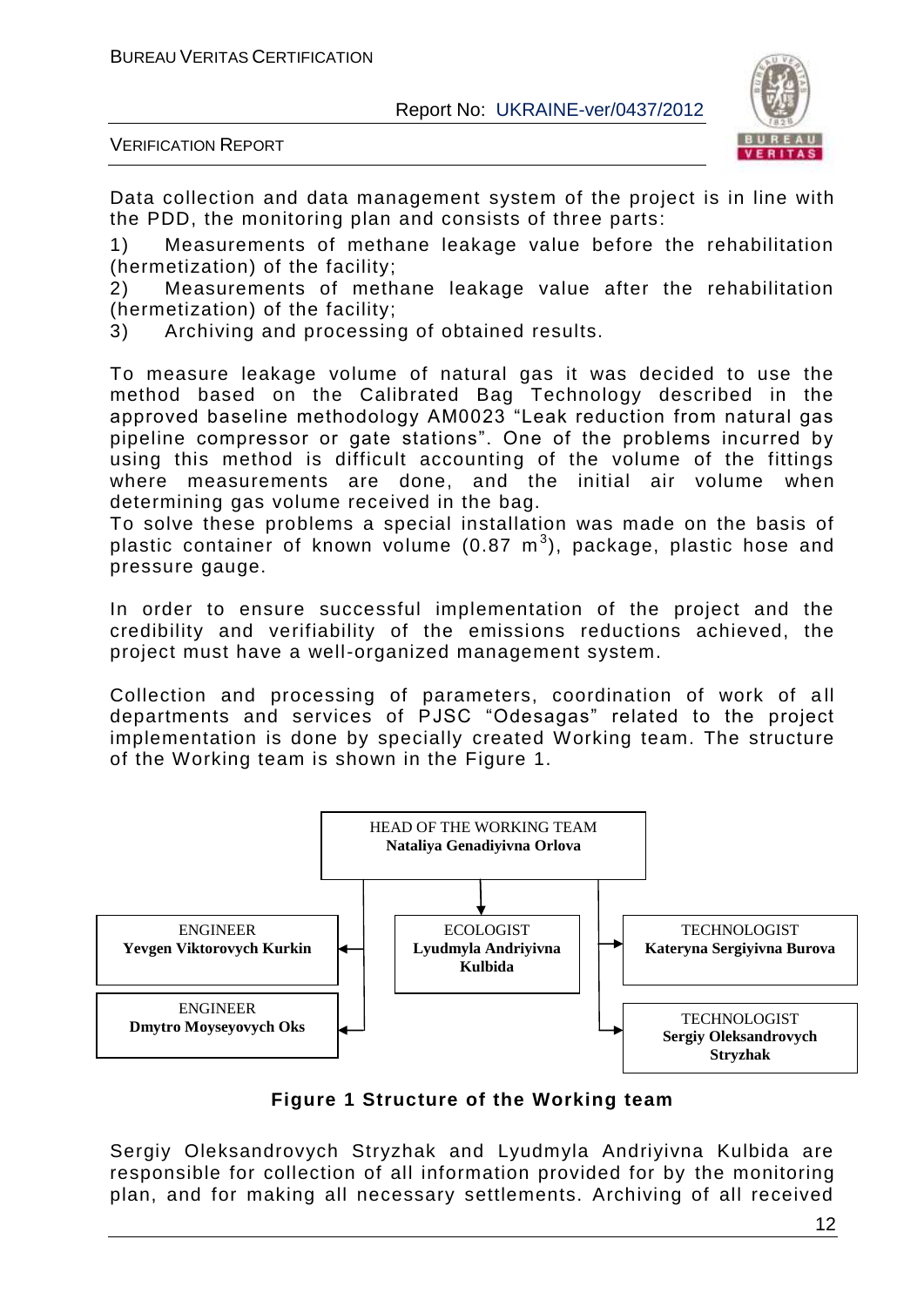

VERIFICATION REPORT

information in the result of measurements and settlements is done under guidance of Kateryna Sergiyivna Burova. The head of the working team (Nataliya Genadiyivna Orlova) on the basis of received information determines the plan of measures under the Project and scope of resources required. Technical maintenance of the Project is carried out by Dmytro Moyseyovych Oks and Yevgen Viktorovych Kurkin.

Regular maintenance of GDP (CGDP) gas equipment is carried out once per year, technical maintenance - once per half year.

All the necessary information on monitoring of GHG emissions is stored in paper and/or electronic form and will be stored until the end of the crediting period and two years after the last transaction with emission reduction units.

The monitoring Report version 02 provides sufficient information about the intended role, responsibilities and authorities for implementing and maintaining monitoring procedures, including data management. Verification group confirms the effectiveness of existing management system and operating system and considers them suitable for reliable monitoring of the project.

The identified areas of concern as to compliance of the monitoring plan with the monitoring methodology, project participants responses and Bureau Veritas Certification"s conclusions are described in Appendix A to this report (refer to CAR 06, CAR 07, CAR 08, CL 02, CL 03).

# **3.7 Verification regarding programs of activities (102-110)**

Not applicable.

# **4 VERIFICATION OPINION**

Bureau Veritas Certification has performed the seventh periodic verification of the "Reduction of natural gas emissions at OJSC "Odesagas" gate stations and gas distribution networks" Project for the period of August 1, 2011-January 31, 2012, which applies the JI Specific Approach. The verification was performed on the basis of UNFCCC criteria and host country criteria and also on the criteria given to provide for consistent project operations, monitoring and reporting.

The verification consisted of the following three phases: i) desk review of the monitoring report against the project design and the baseline and monitoring plan; ii) follow-up interviews with project stakeholders; iii) resolution of outstanding issues and the issuance of the final verification report and opinion.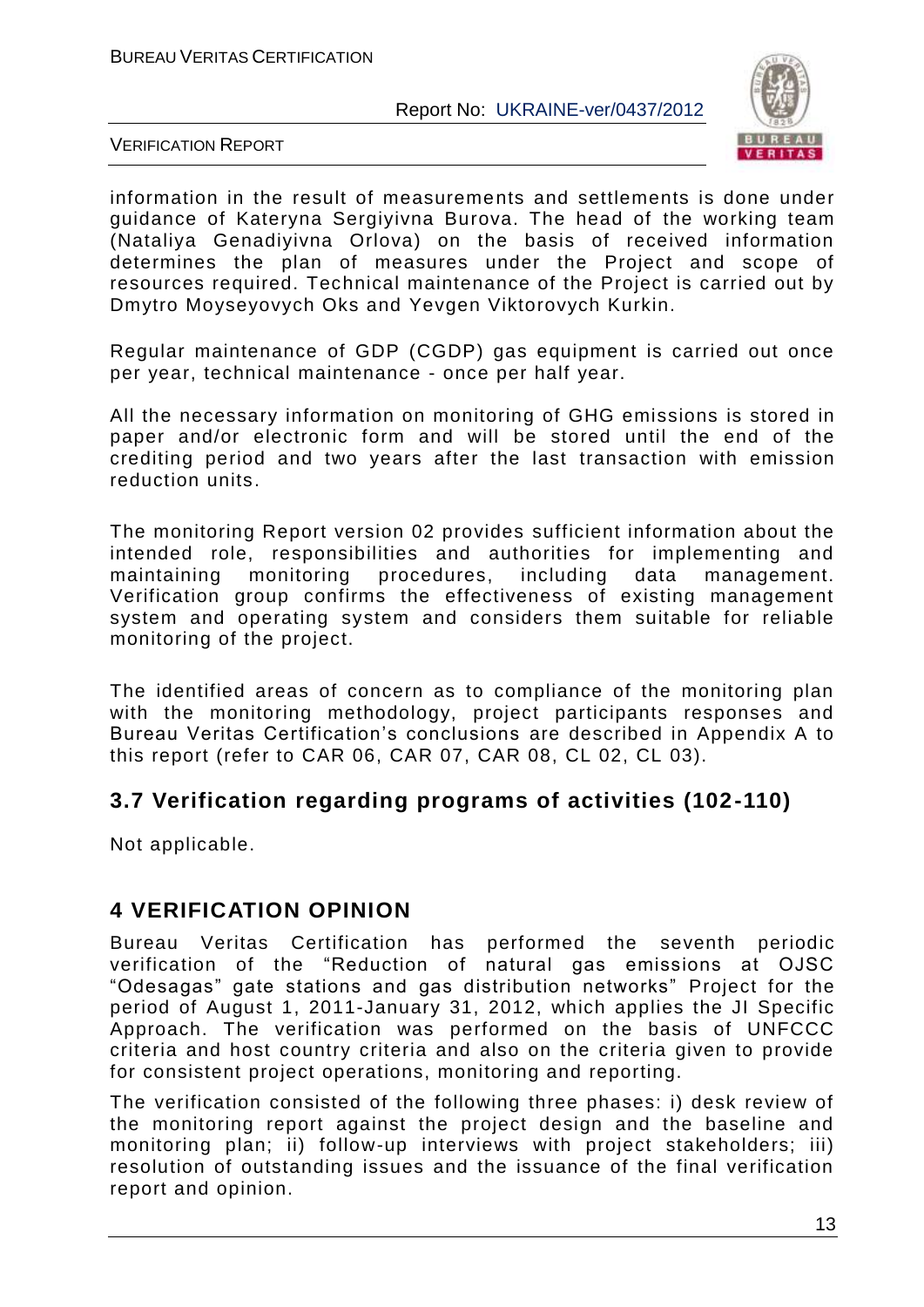

VERIFICATION REPORT

The management of PJSC "Odesagas" is responsible for the preparation of the GHG emissions data and the reported GHG emissions reductions of the project on the basis set out within the project Monitoring Plan indicated in the final PDD version 06. The development and maintenance of records and reporting procedures in accordance with that plan, including the calculation and determination of GHG emission reductions from the project, is the responsibility of the management of the project.

Bureau Veritas Certification verified the Project Monitoring Report version 02 for the reporting period from 01/08/2011 to 31/01/2012 as indicated below. Bureau Veritas Certification confirms that the project is implemented as per approved PDD version. Installed equipment being essential for generating emission reduction runs reliably and is calibrated appropriately. The monitoring system is in place and the project is generating GHG emission reductions.

Bureau Veritas Certification can confirm that the GHG emission reduction is calculated without material misstatements. Our opinion relates to the project"s GHG emissions and resulting GHG emissions reductions reported and related to the approved project baseline and monitoring, and its associated documents. Based on the information we have seen a nd evaluated, we confirm the following statement:

Reporting period: from 01/08/2011 to 31/01/2012

| Baseline emissions            | :346 516 | tonnes CO <sub>2</sub> equivalent; |
|-------------------------------|----------|------------------------------------|
| Project emissions             | : 48 390 | tonnes CO <sub>2</sub> equivalent; |
| Emission Reductions : 298 126 |          | tonnes CO <sub>2</sub> equivalent. |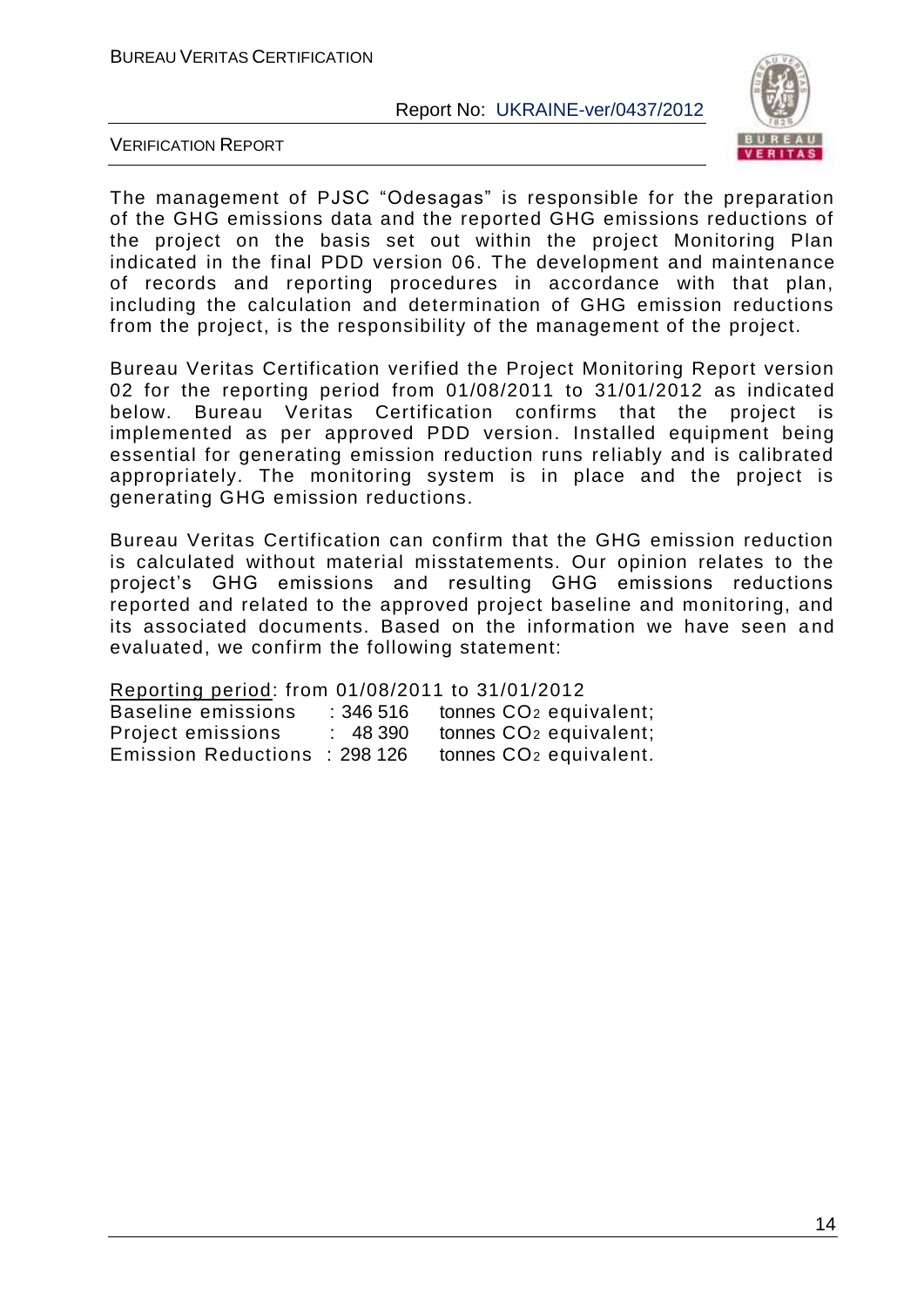

VERIFICATION REPORT

# **5 REFERENCES**

#### **Category 1 Documents:**

Documents provided by the project participants that relate directly to the GHG components of the project.

| /1/            | The PDD of "Reduction of natural gas emissions at OJSC<br>"Odesagas" gate stations and gas distribution networks" JI Project,<br>version 06, dated December 10, 2009                                                                     |
|----------------|------------------------------------------------------------------------------------------------------------------------------------------------------------------------------------------------------------------------------------------|
| $\frac{12}{1}$ | Determination Report of "Reduction of natural gas emissions at OJSC<br>"Odesagas" gate stations and gas distribution networks" JI Project,<br>issued by Bureau Veritas Certification Holding SAS dated December 26, 2009                 |
| /3/            | Monitoring Report of "Reduction of natural gas emissions at OJSC<br>"Odesagas" gate stations and gas distribution networks" JI Project,<br>version 01, dated January 19, 2012                                                            |
| /4/            | Monitoring Report of "Reduction of natural gas emissions at OJSC<br>"Odesagas" gate stations and gas distribution networks" JI Project,<br>version 02, dated February 23, 2012                                                           |
| /5/            | Appendix A to the Monitoring Report of the JI Project. Calculations<br>of greenhouse gas emission reductions at OJSC "Odesagas" gate<br>stations and gas distributing networks for 6 months (from August 1,<br>2011 to January 31, 2012) |
| /6/            | Letter of Approval $N21566/23/7$ dated 25/12/2009 issued by the<br>National Environmental Investment Agency of Ukraine                                                                                                                   |
| 7              | Letter of Approval $N21602/1102-0023$ dated 21/12/2009 issued by<br>the Danish Energy Agency, the Danish Ministry of Climate and<br>Energy)                                                                                              |

#### **Category 2 Documents:**

Background documents related to the design and/or methodologies employed in the design or other reference documents.

| /1/ | Instruction for exploitation of gas-analyzer EX-TEC® SR5           |
|-----|--------------------------------------------------------------------|
| /2/ | Appearance of gas-analyzer EX-TEC® SR5                             |
| /3/ | Calibration certificate of gas-analyzer EX-TEC® SR5                |
| /4/ | Appearance of thermometer TL-4                                     |
| /5/ | Passport of thermometer TL-4                                       |
| /6/ | Stop-watch timer with passport TL-4                                |
| 7   | Manual of barometer D-59H-100-1.0 6 kPa                            |
| /8/ | Calibration certificate of barometer D-59H-100-1.0 6 kPa           |
| /9/ | Calibration certificate of the working measuring instrument # 8226 |
|     | dated 09/23/2010 (gas analyzer EX-TEC SR5)                         |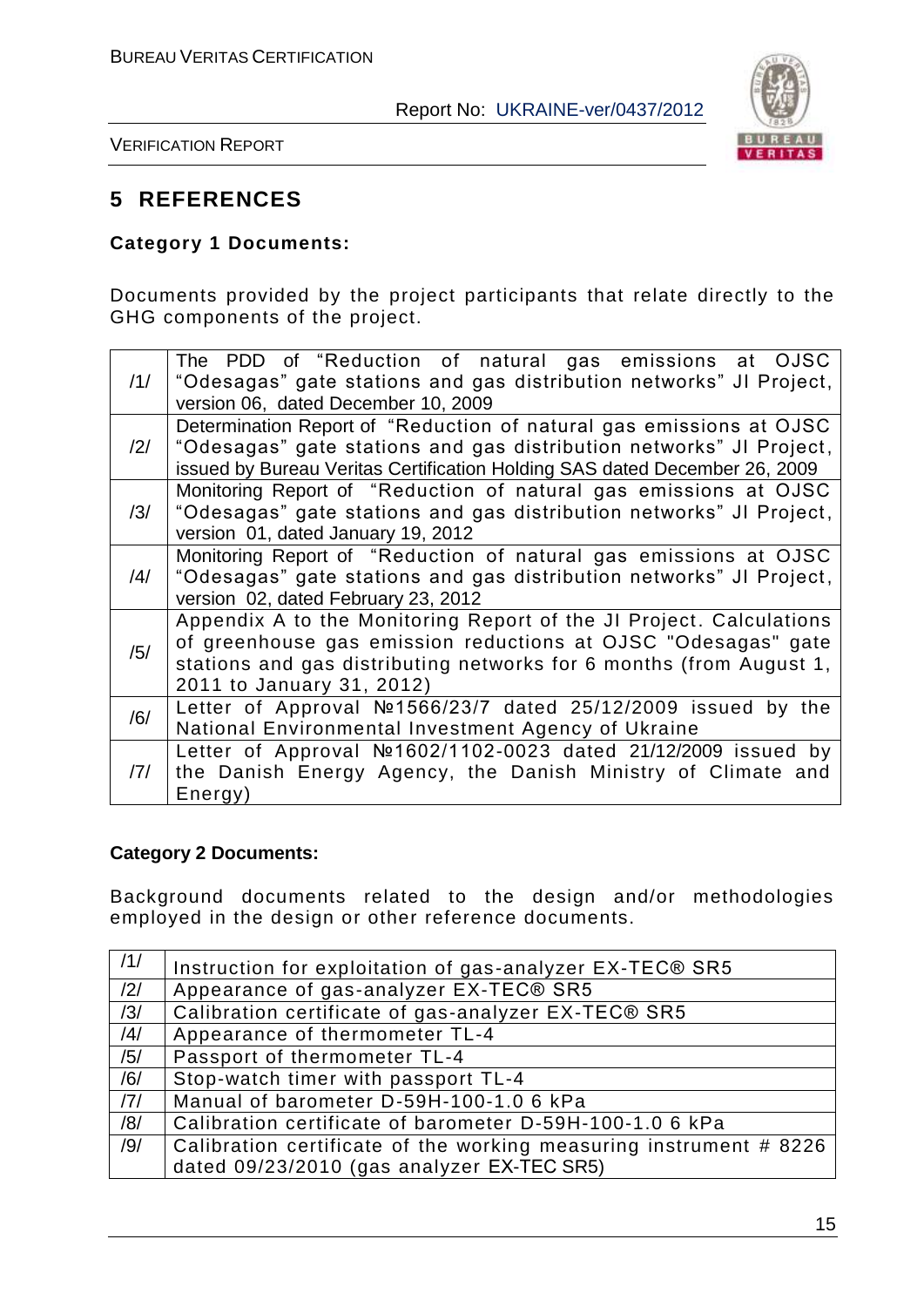

| /10/ | Manual 9P2.832.012 RE (Barometers and domestic barometers)                                            |
|------|-------------------------------------------------------------------------------------------------------|
| /11/ | Passport and application of the tool (laboratory glass thermometer,                                   |
|      | designed to measure temperature in different areas, TLS, 4, TU U                                      |
| /12/ | 33.2-14307481-035:2005)<br>special automobile with<br>installed                                       |
|      | Summarizing Report on<br>equipment of «Gazomat» type 15/06/2011-29/11/2011                            |
| /13/ | Summarizing Report on special automobile with installed                                               |
|      | equipment of «Gazomat» type for the period<br>15/06/2011-<br>11/08/2011                               |
| /14/ | Photo of special automobile with installed equipment<br>0f<br>«Gazomat» type                          |
| /15/ | Program of initial monitoring measurements for OJSC "Odesagas"                                        |
|      | stations and gas distribution networks GDP-075,<br>gate<br>1.                                         |
| /16/ | Melitopolska Str. dated 25/06/2007<br>Program of initial monitoring measurements for OJSC "Odesagas"  |
|      | gate stations and gas distribution networks GDP-075,<br>$\overline{\phantom{1}}$                      |
|      | Melitopolska Str. dated 10/06/2008                                                                    |
| /17/ | Program of initial monitoring measurements for OJSC "Odesagas"                                        |
|      | gate stations and gas distribution networks GDP-075,<br>-1                                            |
| /18/ | Melitopolska Str. dated 15/06/2009<br>Program of initial monitoring measurements for OJSC "Odesagas"  |
|      | gate stations and gas distribution networks GDP-075, 1                                                |
|      | Melitopolska Str. dated 04/06/2010                                                                    |
| /19/ | Program of initial monitoring measurements for OJSC "Odesagas"                                        |
|      | gate stations and gas distribution networks GDP-073, 6 the 3rd                                        |
| /20/ | Stupinchatyi per., dated 05/04/2010<br>Program of initial monitoring measurements for OJSC "Odesagas" |
|      | gate stations and gas distribution networks GDP-044, 25                                               |
|      | Lokomotyvna Str. dated 06/04/2010                                                                     |
| /21/ | GDP-59 in municipal park, cross-roads of Lanzheronivska and                                           |
| /22/ | Derybasivska                                                                                          |
|      | Maintenance logbook GDP-59                                                                            |
| /23/ | Latch in isolation when measuring leakage, GDP-140, 45 Dm.<br>Donkoy Str.                             |
| /24/ | The device of measuring leakage in operation                                                          |
| /25/ | Gauge D-59-N                                                                                          |
| /26/ | Working gas analyzer                                                                                  |
| /27/ | Stopwatch timer                                                                                       |
| /28/ | General appearance of GDP                                                                             |
| /29/ | Output latch at GDP                                                                                   |
| /30/ | Staff gauge at GDP                                                                                    |
| /31/ | Regulator of gas flow at GDP                                                                          |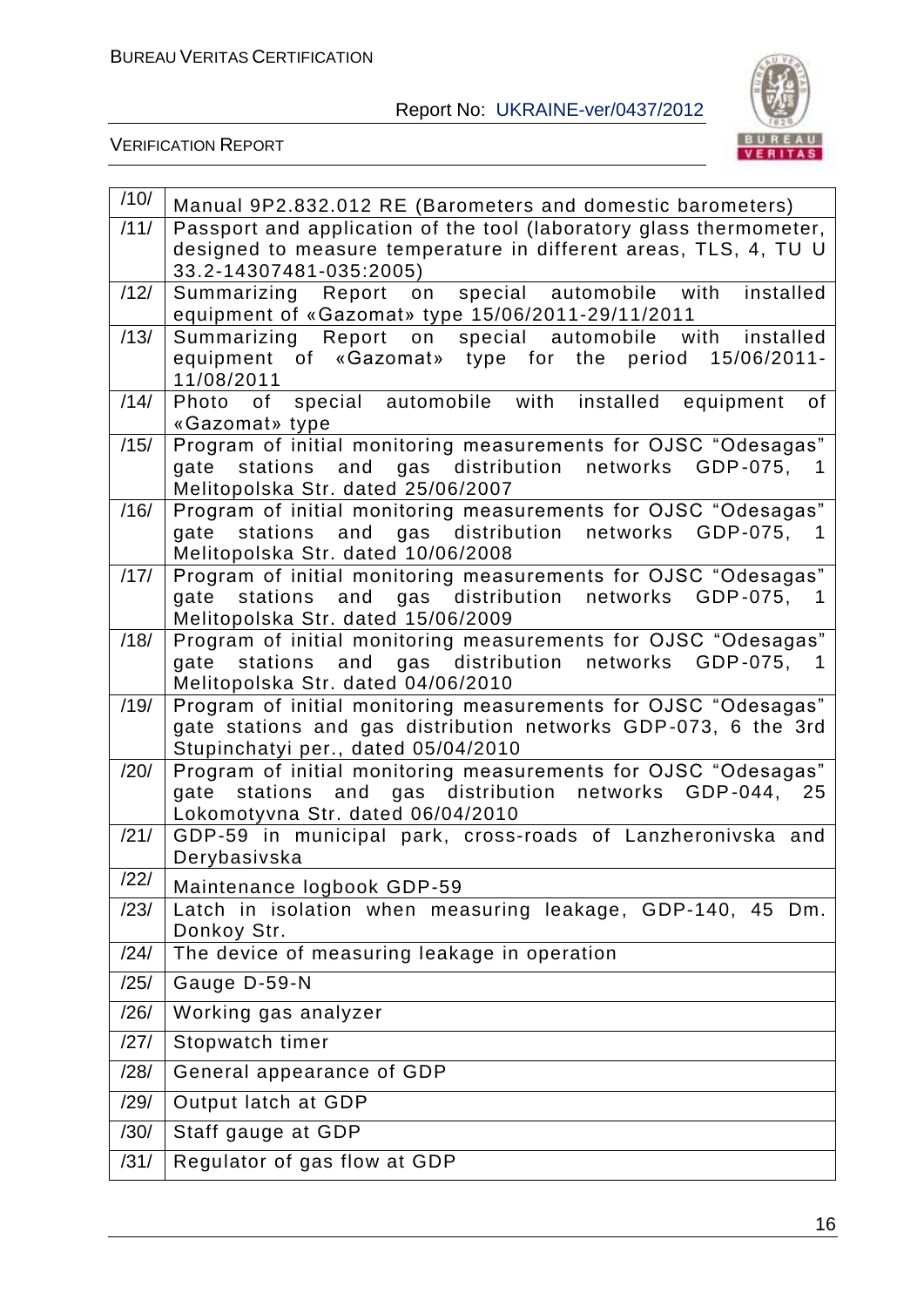

VERIFICATION REPORT

| /32/   Maintenance logbook of GDP |
|-----------------------------------|
| /33/ The form of leakage records  |

#### **Persons interviewed:**

List of persons interviewed during the verification or persons that contributed with other information that is not included in the documents listed above.

|      | <b>Name</b>         | Organization                               | <b>Position</b>                                                  |  |
|------|---------------------|--------------------------------------------|------------------------------------------------------------------|--|
| /1/  | Gerasymenko<br>V.O. | PJSC "Odesagas"                            | <b>Executive director</b>                                        |  |
| /2/  | Zatynayko Y. L.     | PJSC "Odesagas"                            | Chief engineer                                                   |  |
| /3/  | Orlova N.G.         | PJSC "Odesagas"                            | Head of production and<br>technical department                   |  |
| /4/  | Oks D.M.            | PJSC "Odesagas"                            | Head of production and<br>technical<br>department<br><b>UEGG</b> |  |
| /5/  | Kulbida L.A.        | PJSC "Odesagas"                            | Engineer of LOP                                                  |  |
| /6/  | Burova K.S.         | PJSC "Odesagas"                            | Engineer of production<br>and technical department               |  |
| 7    | Stryzhak S.O.       | PJSC "Odesagas"                            | Head of SEUG and DV<br><b>UEGG</b>                               |  |
| /8/  | Khodorchuk V.Y.     | «Biotekhnika"<br><b>ETI</b><br><b>UASA</b> | Scientific secretary                                             |  |
| /9/  | Dorovskyi V.I.      | «Biotekhnika"<br>ETI<br><b>UASA</b>        | Head of the laboratory                                           |  |
| /10/ | Tsvigovskyi M.K.    | «Biotekhnika"<br>ETI<br><b>UASA</b>        | Deputy<br>head<br>of<br>department                               |  |
| /11/ | Ivchuk V.V.         | Odesa interregional<br>administration      | Chief engineer                                                   |  |
| /12/ | Korzhov S.M.        | Ananyivsk<br>administration                | Chief engineer                                                   |  |
| /13/ | Yakymchuk V.I.      | <b>Berezovsk</b><br>administration         | Chief engineer                                                   |  |
| /14/ | Ivanov O.T.         | <b>Bolgradsk</b><br>administration         | Chief engineer                                                   |  |
| /15/ | Zhebrovskyi<br>O.M. | Ivanivsk<br>administration                 | Chief engineer                                                   |  |
| /16/ | Bogovyk O.L.        | Ovidiopilsk<br>administration              | Chief engineer                                                   |  |
| /17/ | Shyshovskyi<br>A.O. | <b>Odesa City Council</b>                  | Chairman of the standing<br>committee of regulatory<br>policy    |  |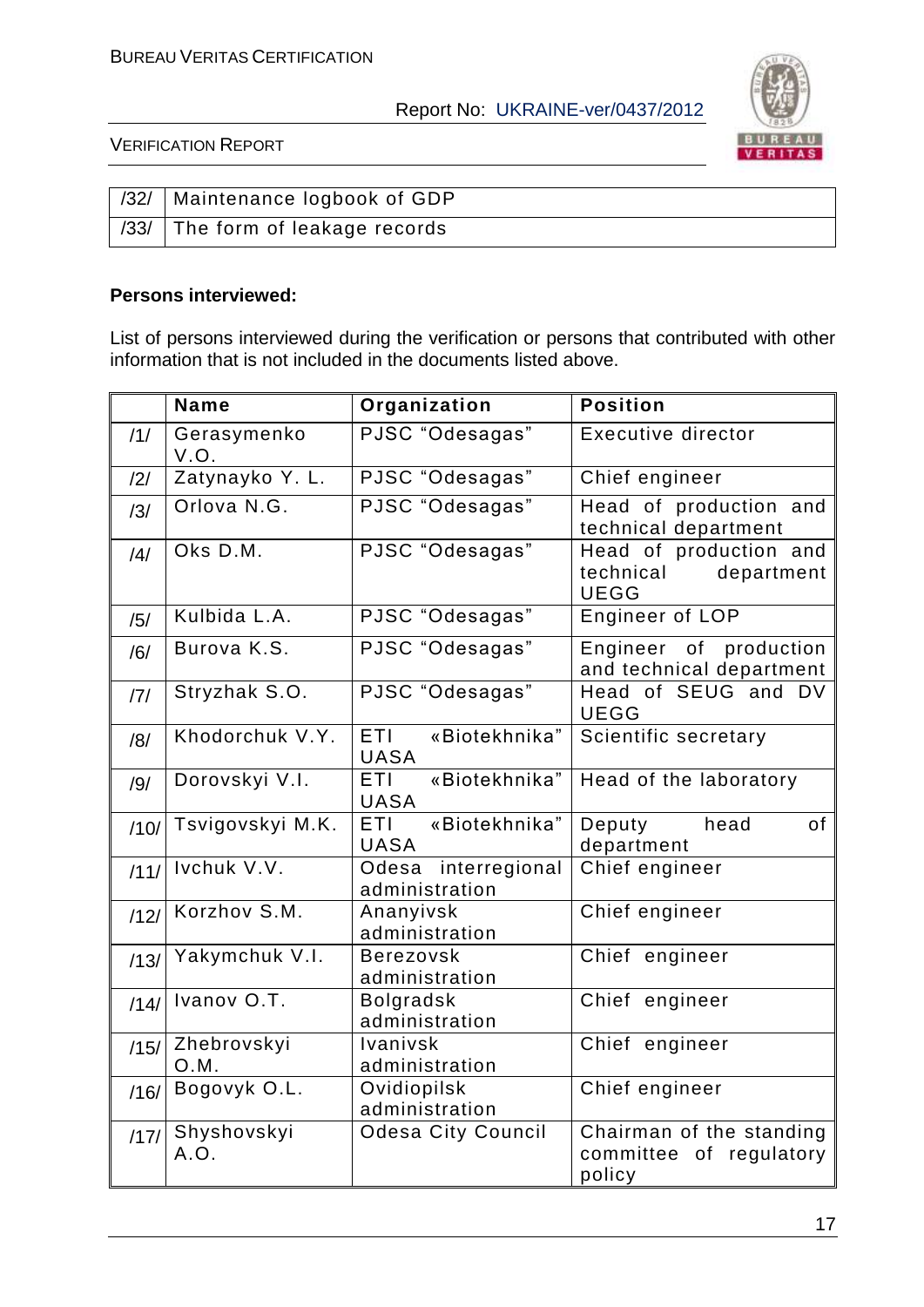

| $\frac{1}{18}$   Ivanov A.Y. | Commission on fuel   Vice chairman<br>and energy complex,<br>energy saving and |  |
|------------------------------|--------------------------------------------------------------------------------|--|
|                              | housing and utilities                                                          |  |
|                              | sector                                                                         |  |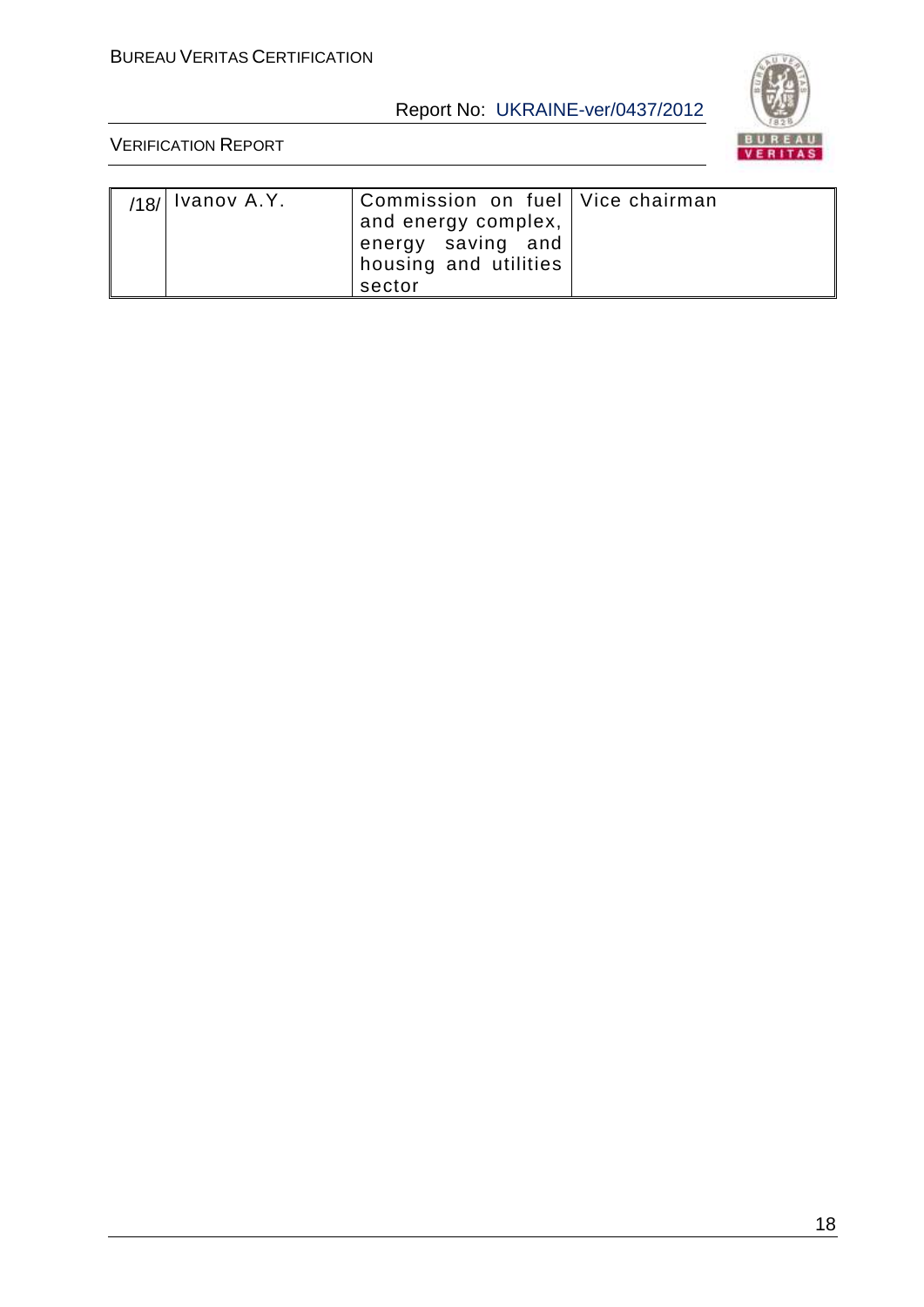

#### VERIFICATION REPORT

#### APPENDIX A: COMPANY PROJECT VERIFICATION PROTOCOL

#### **BUREAU VERITAS CERTIFICATION HOLDING SAS**

#### **JI PROJECT VERIFICATION PROTOCOL**

#### **Check list for verification, according to the JOINT IMPLEMENTATION DETERMINATION AND VERIFICATION MANUAL (Version 01)**

| <b>DVM</b>                    | <b>Check Item</b>                                                                                                                                                                                                                                                                      | Initial finding                                                                                                                                                                                                                                                                                                                                                    | <b>Draft</b>      | <b>Final</b>      |
|-------------------------------|----------------------------------------------------------------------------------------------------------------------------------------------------------------------------------------------------------------------------------------------------------------------------------------|--------------------------------------------------------------------------------------------------------------------------------------------------------------------------------------------------------------------------------------------------------------------------------------------------------------------------------------------------------------------|-------------------|-------------------|
| <b>Paragraph</b>              |                                                                                                                                                                                                                                                                                        |                                                                                                                                                                                                                                                                                                                                                                    | <b>Conclusion</b> | <b>Conclusion</b> |
|                               | <b>Project approvals by Parties involved</b>                                                                                                                                                                                                                                           |                                                                                                                                                                                                                                                                                                                                                                    |                   |                   |
| 90                            | Has the NFPs of at least one Party<br>involved, other than the host Party,<br>issued a written project approval when  <br>submitting the first verification report to<br>secretariat for publication in<br>the<br>accordance with paragraph 38 of the JI<br>guidelines, at the latest? | The project has been approved by both<br>parties. The Letters of Approval<br>were<br>presented to the verification team. Letters of<br>Approval by both Parties were submitted to the<br>secretariat on the final determination stage.<br><b>CAR 01.</b> Number format of the Determination<br>report is incorrect. Please<br>make the<br>appropriate corrections. | <b>CAR 01</b>     | <b>OK</b>         |
| 91                            | Are all the written project approvals by<br>Parties involved unconditional?                                                                                                                                                                                                            | Yes, all the written project approvals by Parties<br>involved are unconditional.                                                                                                                                                                                                                                                                                   | <b>OK</b>         | OK                |
| <b>Project implementation</b> |                                                                                                                                                                                                                                                                                        |                                                                                                                                                                                                                                                                                                                                                                    |                   |                   |
| 92                            | Has the project been implemented in<br>accordance with the PDD regarding<br>which the determination has been<br>deemed final and is so listed on the<br><b>UNFCCC JI website?</b>                                                                                                      | Yes, the project has been implemented in<br>accordance with the PDD, which is listed on<br>the UNFCCC JI website.<br>The goal of the project is reduction of natural<br>gas leakage in gas distribution points and in<br>cabinet-type gas distribution points, which will<br>result in reduction of methane emissions into                                         | <b>CAR 02</b>     | <b>OK</b>         |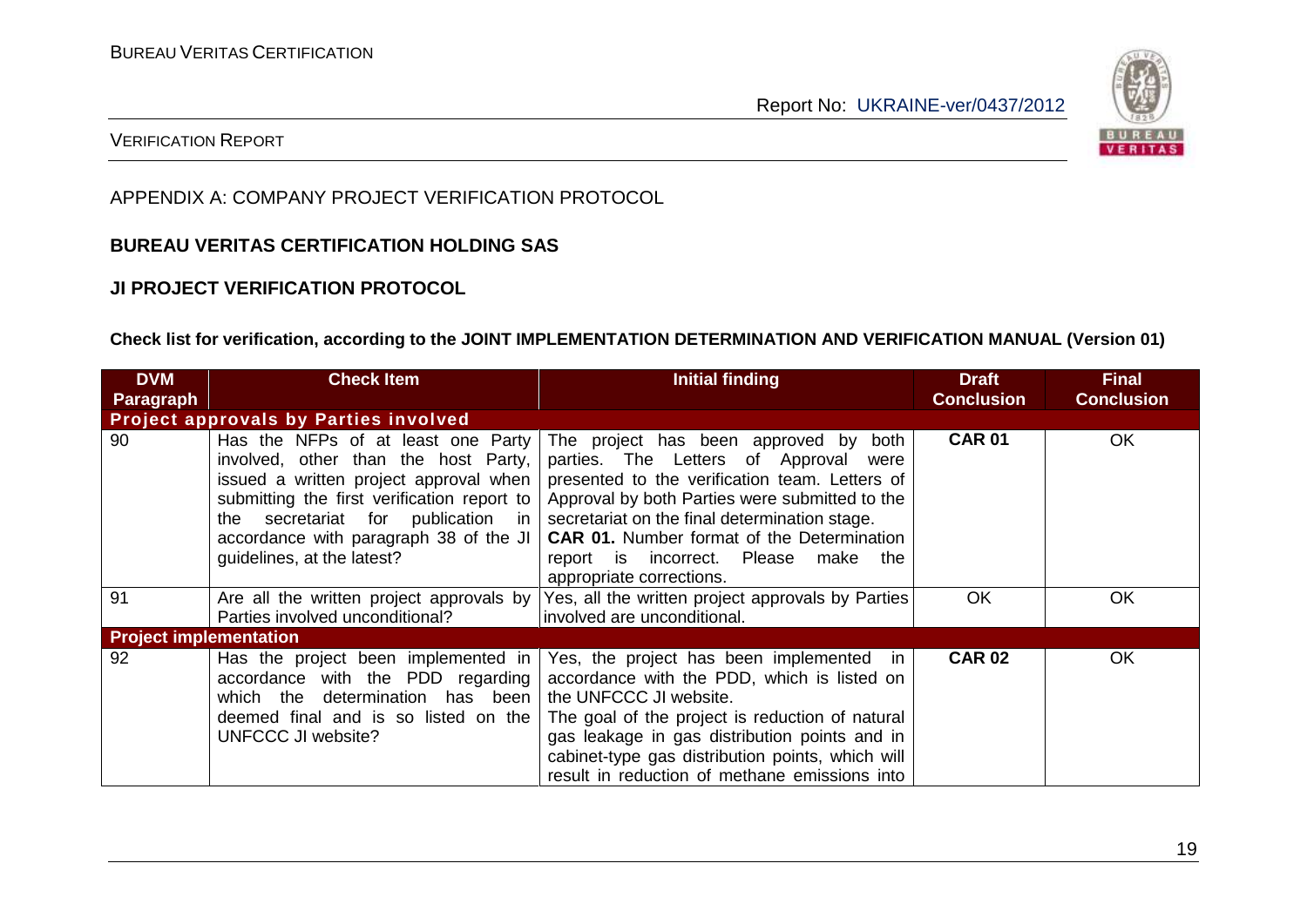

| <b>DVM</b><br>Paragraph | <b>Check Item</b>                                                               | <b>Initial finding</b>                                                                                                                                                                                                                                                                                                                                                                                                                                                                                                                                                                                                                                                                                                                                                                                                                                                                | <b>Draft</b><br><b>Conclusion</b> | <b>Final</b><br><b>Conclusion</b> |
|-------------------------|---------------------------------------------------------------------------------|---------------------------------------------------------------------------------------------------------------------------------------------------------------------------------------------------------------------------------------------------------------------------------------------------------------------------------------------------------------------------------------------------------------------------------------------------------------------------------------------------------------------------------------------------------------------------------------------------------------------------------------------------------------------------------------------------------------------------------------------------------------------------------------------------------------------------------------------------------------------------------------|-----------------------------------|-----------------------------------|
|                         |                                                                                 | the atmosphere, which is a greenhouse gas.<br>The main sources of leakage are junctions of<br>the elements of gas-distribution points and<br>cabinet-type gas distribution points. Many<br>connecting parts of GDPs and CGDPs require<br>repair in the result of quick wear of compactor<br>elements. Within the scope of the project for<br>repair of GDP and CGDP equipment, for the<br>purpose of leakage repair, modern compacting<br>materials will be used, replacing service and<br>repair practice based on rubberized asbestos<br>fabric and rubber gaskets, and compacting<br>padding made of cotton fiber with fat soakage<br>and asbestos graphite filler, which results in<br>additional methane leakage, which is a<br>greenhouse gas.<br><b>CAR 02.</b> Please, provide the number of<br>repaired, reconstructed and replaced GDPs<br>(CGDPs) in the reporting period. |                                   |                                   |
| 93                      | What is the status of operation of the<br>project during the monitoring period? | The Project was operational for the whole<br>monitoring period, which is $01/08/2011 -$<br>31/01/2012.                                                                                                                                                                                                                                                                                                                                                                                                                                                                                                                                                                                                                                                                                                                                                                                | OK                                | <b>OK</b>                         |
|                         | <b>Compliance with monitoring plan</b>                                          |                                                                                                                                                                                                                                                                                                                                                                                                                                                                                                                                                                                                                                                                                                                                                                                                                                                                                       |                                   |                                   |
| 94                      | on the UNFCCC JI website?                                                       | Did the monitoring occur in accordance Yes, the monitoring was carried out in<br>with the monitoring plan included in the accordance with the monitoring plan included in<br>PDD regarding which the determination the PDD regarding which the determination has<br>has been deemed final and is so listed been deemed final and is so listed on the<br>UNFCCC JI website.                                                                                                                                                                                                                                                                                                                                                                                                                                                                                                            | <b>CAR 03</b>                     | <b>OK</b>                         |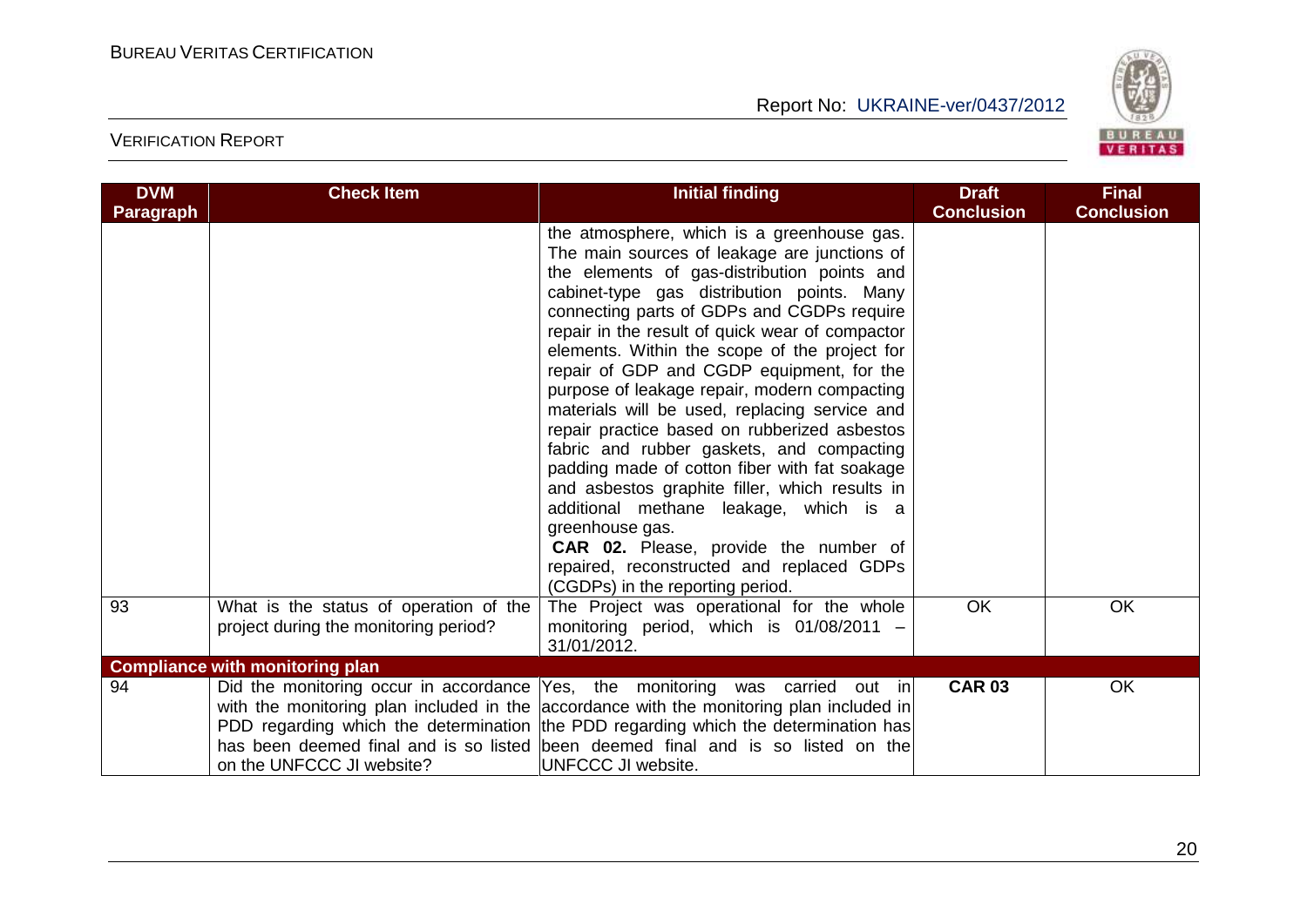

| <b>DVM</b>       | <b>Check Item</b>                                                                                                                                                                                                                                                                                                                                                        | <b>Initial finding</b>                                                                                                                                                                                                                                                                                                                                                                                                                                                                                                                                                                                                                                                                                       | <b>Draft</b>                  | <b>Final</b>           |
|------------------|--------------------------------------------------------------------------------------------------------------------------------------------------------------------------------------------------------------------------------------------------------------------------------------------------------------------------------------------------------------------------|--------------------------------------------------------------------------------------------------------------------------------------------------------------------------------------------------------------------------------------------------------------------------------------------------------------------------------------------------------------------------------------------------------------------------------------------------------------------------------------------------------------------------------------------------------------------------------------------------------------------------------------------------------------------------------------------------------------|-------------------------------|------------------------|
| <b>Paragraph</b> |                                                                                                                                                                                                                                                                                                                                                                          | <b>CAR 03.</b> A specific approach based on the<br>methodology AM0023 version 3.0 approved by<br>the Clean Development Mechanism Executive<br>Committee was used in the project when<br>determining the baseline. Please provide<br>reference to the methodology in the MR.                                                                                                                                                                                                                                                                                                                                                                                                                                  | <b>Conclusion</b>             | <b>Conclusion</b>      |
| 95(a)            | For calculating the emission reductions<br>or enhancements of net removals, were<br>key factors, e.g. those listed in 23 (b) (i)-<br>(vii) above, influencing the baseline<br>emissions or net removals and the<br>activity level of the project and the<br>emissions or removals as well as risks<br>associated with the project taken into<br>account, as appropriate? | To calculate the emission reductions such key<br>factors as the rate of leakage for each leakage<br>found, gas temperature and pressure, volume<br>of capacity, the concentration of methane in<br>the sample, the time for which the<br>concentration of methane in the volume<br>capacity reaches a certain level, experience in<br>implementing measures envisaged by the<br>project, the current practice that exists in<br>Ukraine in this area, financial costs and the<br>availability of expertise, legislation affecting the<br>emissions in the baseline, level of activity on<br>the project and the project emissions and risks<br>associated with the project were taken into<br>consideration. | <b>OK</b>                     | <b>OK</b>              |
| 95(b)            | Are data sources used for calculating<br>emission reductions or enhancements of<br>net removals clearly identified, reliable<br>and transparent?                                                                                                                                                                                                                         | Yes, data sources used for calculating<br>emission reductions, such as<br>calibrated<br>measuring equipment (gas analyzer), stop-<br>watch timer 'SOS pr-2b-2', mercury glass<br>thermometer of TL-4 type and flow meter,<br>information from manufacturers and IPCC are<br>clearly identified, reliable and transparent.                                                                                                                                                                                                                                                                                                                                                                                    | <b>CAR 04</b><br><b>CL 01</b> | <b>OK</b><br><b>OK</b> |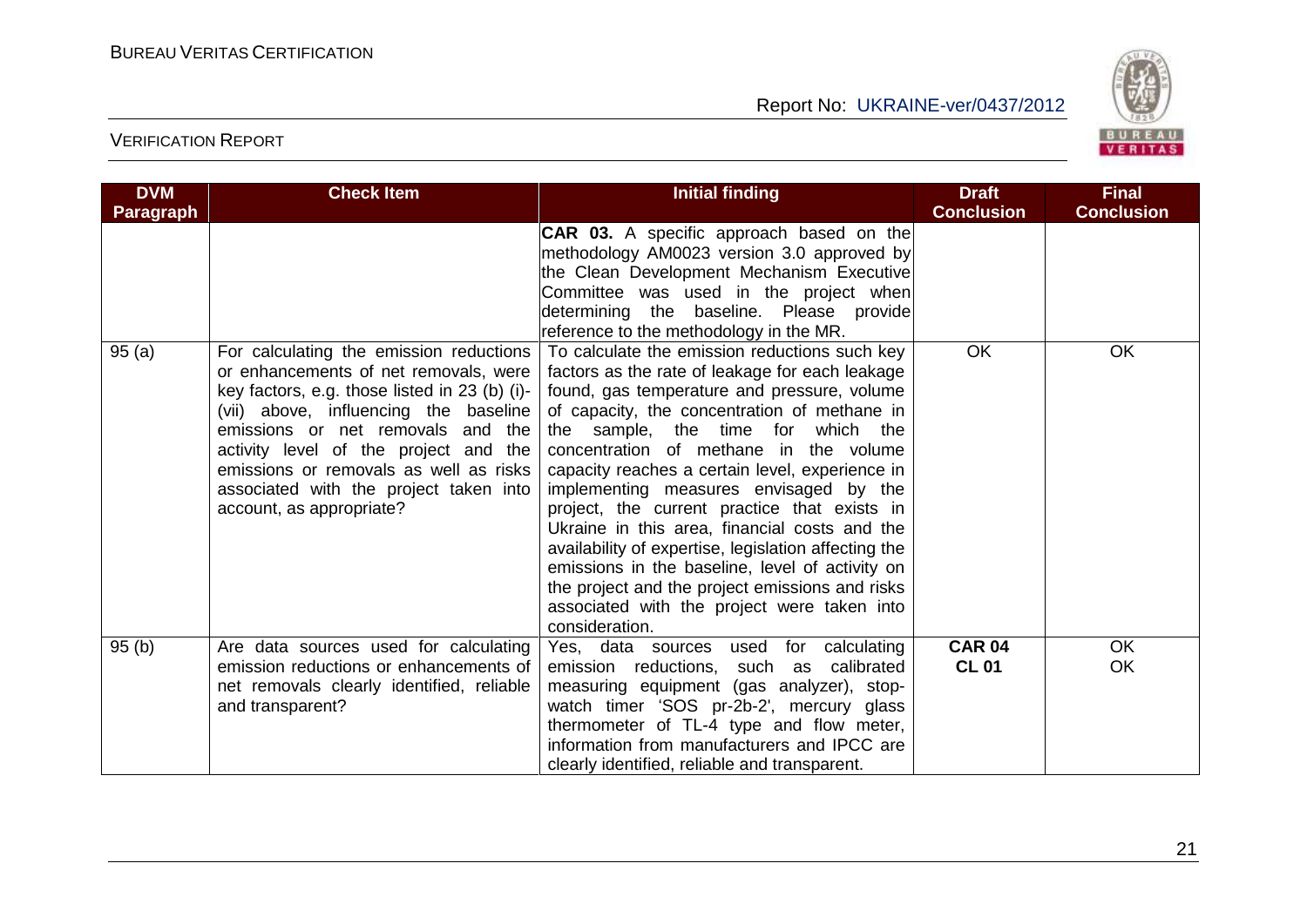

| <b>DVM</b>       | <b>Check Item</b>                                                                                                         | <b>Initial finding</b>                                                                                                                                                                                                                                                                                                                                                                                                                                                                                                                                                                                                | <b>Draft</b>      | <b>Final</b>      |
|------------------|---------------------------------------------------------------------------------------------------------------------------|-----------------------------------------------------------------------------------------------------------------------------------------------------------------------------------------------------------------------------------------------------------------------------------------------------------------------------------------------------------------------------------------------------------------------------------------------------------------------------------------------------------------------------------------------------------------------------------------------------------------------|-------------------|-------------------|
| <b>Paragraph</b> |                                                                                                                           |                                                                                                                                                                                                                                                                                                                                                                                                                                                                                                                                                                                                                       | <b>Conclusion</b> | <b>Conclusion</b> |
|                  |                                                                                                                           | <b>CAR 04.</b> Please specify the baseline, project<br>emissions and emission reductions in $t CO2$<br>equivalent.<br>CL 01. Please provide explanation regarding<br>the absence of leakage in the project activity.<br>Add this information in Section B.2.3.                                                                                                                                                                                                                                                                                                                                                        |                   |                   |
| 95(c)            | emission<br>reductions<br>the<br>reasonableness,<br>and<br>justified of the choice?                                       | Are emission factors, including default Yes, emission factors, including default emission<br>emission factors, if used for calculating factors, that were used for calculating the<br>or lemission reductions or enhancements of net<br>enhancements of net removals, selected removals, were selected by carefully balancing<br>by carefully balancing accuracy and accuracy and reasonableness, and appropriately<br>appropriately justified of the choice.<br>CAR 05. Please specify correct data units of<br>parameters, that are used in calculations of<br>GHG emissions and specified in Table 3 of the<br>MR. | <b>CAR 05</b>     | <b>OK</b>         |
| 95 (d)           | most plausible scenarios in a transparent<br>manner?                                                                      | Is the calculation of emission reductions Calculation of emission reductions is based on<br>or enhancements of net removals based conservative assumptions and the most<br>on conservative assumptions and the plausible scenarios in a transparent manner.                                                                                                                                                                                                                                                                                                                                                           | <b>OK</b>         | <b>OK</b>         |
|                  | <b>Applicable to JI SSC projects only</b>                                                                                 |                                                                                                                                                                                                                                                                                                                                                                                                                                                                                                                                                                                                                       |                   |                   |
| 96               | Is the relevant threshold to be classified<br>as JI SSC project not exceeded during<br>the monitoring period on an annual | N/a                                                                                                                                                                                                                                                                                                                                                                                                                                                                                                                                                                                                                   | N/a               | N/a               |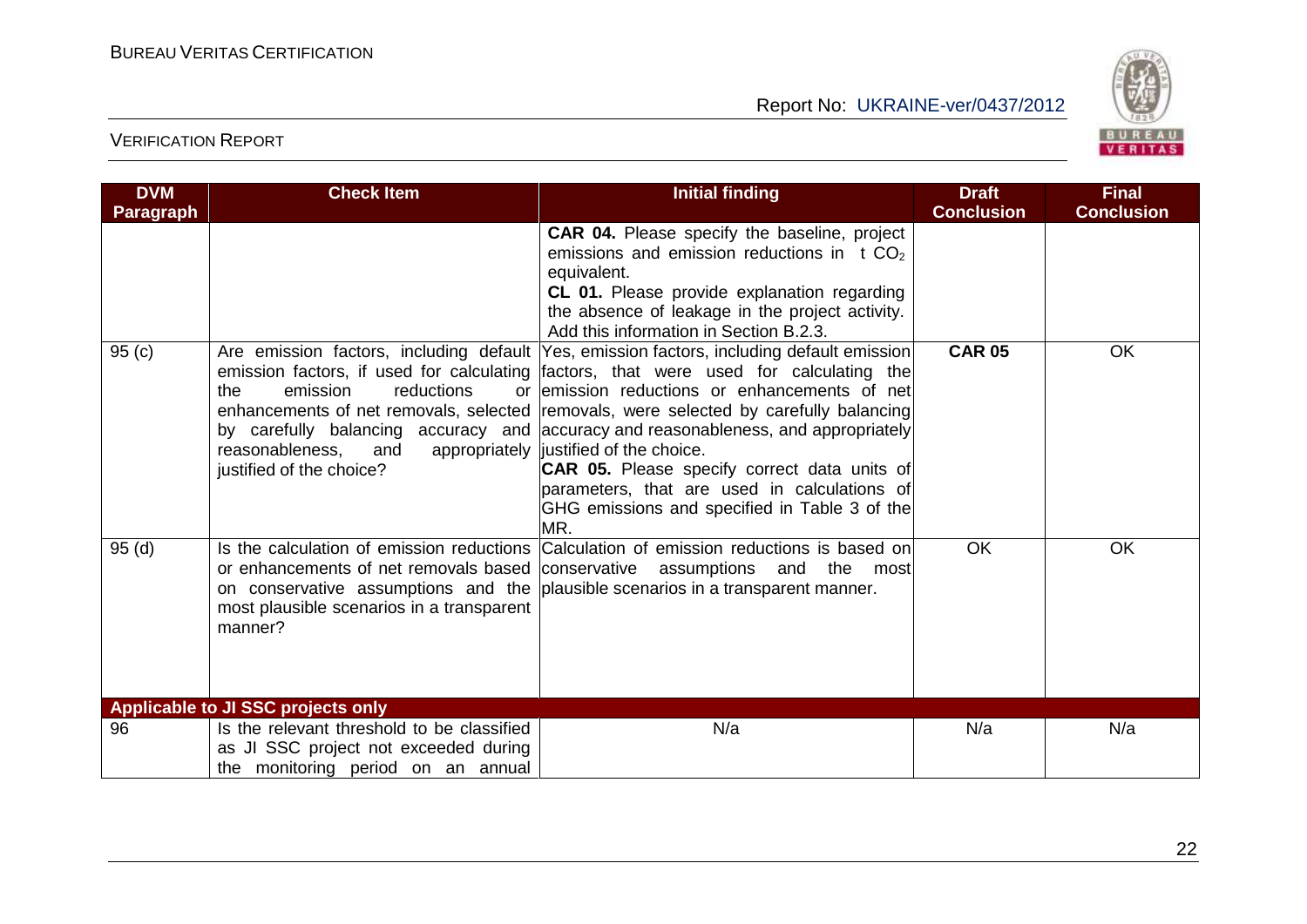

| <b>DVM</b>       | <b>Check Item</b>                                                                                                                                                                                                                                                                                                                          | <b>Initial finding</b> | <b>Draft</b><br><b>Conclusion</b> | <b>Final</b><br><b>Conclusion</b> |
|------------------|--------------------------------------------------------------------------------------------------------------------------------------------------------------------------------------------------------------------------------------------------------------------------------------------------------------------------------------------|------------------------|-----------------------------------|-----------------------------------|
| <b>Paragraph</b> | average basis?<br>If the threshold is exceeded, is the<br>maximum emission reduction level<br>estimated in the PDD for the JI SSC<br>project or the bundle for the monitoring<br>period determined?                                                                                                                                        |                        |                                   |                                   |
|                  | Applicable to bundled JI SSC projects only                                                                                                                                                                                                                                                                                                 |                        |                                   |                                   |
| 97(a)            | Has the composition of the bundle not<br>changed from that is stated in F-JI-<br><b>SSCBUNDLE?</b>                                                                                                                                                                                                                                         | N/a                    | N/a                               | N/a                               |
| 97(b)            | If the determination was conducted on<br>the basis of an overall monitoring plan,<br>have the project participants submitted a<br>common monitoring report?                                                                                                                                                                                | N/a                    | N/a                               | N/a                               |
| 98               | If the monitoring is based on a monitoring<br>plan that provides for overlapping<br>monitoring periods, are the monitoring<br>periods per component of the project<br>clearly specified in the monitoring report?<br>Do the monitoring periods not overlap<br>with those for which verifications were<br>already deemed final in the past? | N/a                    | N/a                               | N/a                               |
|                  | <b>Revision of monitoring plan</b>                                                                                                                                                                                                                                                                                                         |                        |                                   |                                   |
|                  | Applicable only if monitoring plan is revised by project participant                                                                                                                                                                                                                                                                       |                        |                                   |                                   |
| 99(a)            | Did the project participants provide an<br>appropriate justification for the proposed<br>revision?                                                                                                                                                                                                                                         | N/a                    | N/a                               | N/a                               |
| 99(b)            | Does the proposed revision improve the                                                                                                                                                                                                                                                                                                     | N/a                    | N/a                               | N/a                               |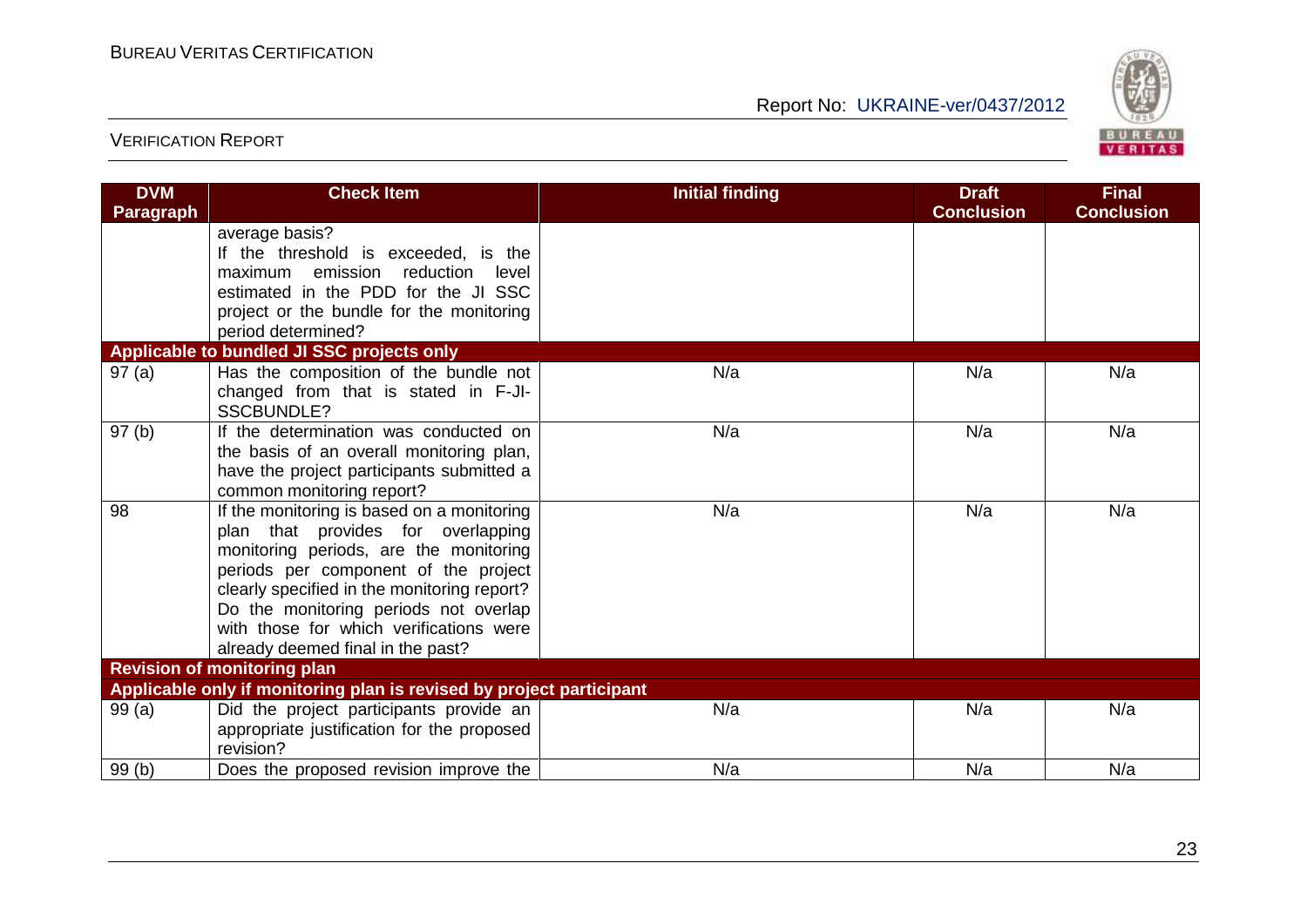

| <b>DVM</b><br><b>Paragraph</b> | <b>Check Item</b>                                                                                                                                                                                                                      | <b>Initial finding</b>                                                                                                                                                                                                                                                                                                                                                                                                                                                                                                                | <b>Draft</b><br><b>Conclusion</b>              | <b>Final</b><br><b>Conclusion</b> |
|--------------------------------|----------------------------------------------------------------------------------------------------------------------------------------------------------------------------------------------------------------------------------------|---------------------------------------------------------------------------------------------------------------------------------------------------------------------------------------------------------------------------------------------------------------------------------------------------------------------------------------------------------------------------------------------------------------------------------------------------------------------------------------------------------------------------------------|------------------------------------------------|-----------------------------------|
|                                | and/or<br>of<br>applicability<br>accuracy<br>information collected compared to the<br>original monitoring plan without changing<br>conformity with the relevant rules and<br>regulations for the establishment of<br>monitoring plans? |                                                                                                                                                                                                                                                                                                                                                                                                                                                                                                                                       |                                                |                                   |
| Data management                |                                                                                                                                                                                                                                        |                                                                                                                                                                                                                                                                                                                                                                                                                                                                                                                                       |                                                |                                   |
| 101(a)                         | Is the implementation of data collection<br>procedures in accordance with the<br>monitoring plan, including the quality<br>control<br>and<br>quality<br>assurance<br>procedures?                                                       | Yes, the implementation of data collection<br>procedures is in accordance<br>with the<br>monitoring plan, including the quality control<br>and quality assurance procedures.<br>CAR 06. Please, provide the description of<br>data quality control procedure.                                                                                                                                                                                                                                                                         | <b>CAR 06</b>                                  | <b>OK</b>                         |
| 101(b)                         | function<br>monitoring<br>of<br>the<br>the<br>ls.<br>calibration<br>equipment, including<br>its<br>status, is in order?                                                                                                                | Yes, the function of the monitoring equipment,<br>including its calibration status is in order.<br><b>CAR 07.</b> Please in the MR provide a detailed<br>description by which device the monitoring<br>measurement of methane leaks is carried out.<br><b>CAR 08.</b> Please provide the passport of the<br>portable gas analyzer EX-TEX ® SR5, mercury<br>glass thermometer of TL4 type and manometer<br>D-59N-100-1.0 6 kPa, which are indicated in<br>the MR.<br>CL 02. Please specify error range of gas<br>analyzer EX-TEC® SR5. | <b>CAR 07</b><br><b>CAR 08</b><br><b>CL 02</b> | <b>OK</b><br>OK<br>OK.            |
| 101 (c)                        | Are the evidence and records used for                                                                                                                                                                                                  | Yes, the evidence and records used for the                                                                                                                                                                                                                                                                                                                                                                                                                                                                                            | OK                                             | OK                                |
|                                | the monitoring maintained in a traceable                                                                                                                                                                                               | monitoring are maintained in a traceable                                                                                                                                                                                                                                                                                                                                                                                                                                                                                              |                                                |                                   |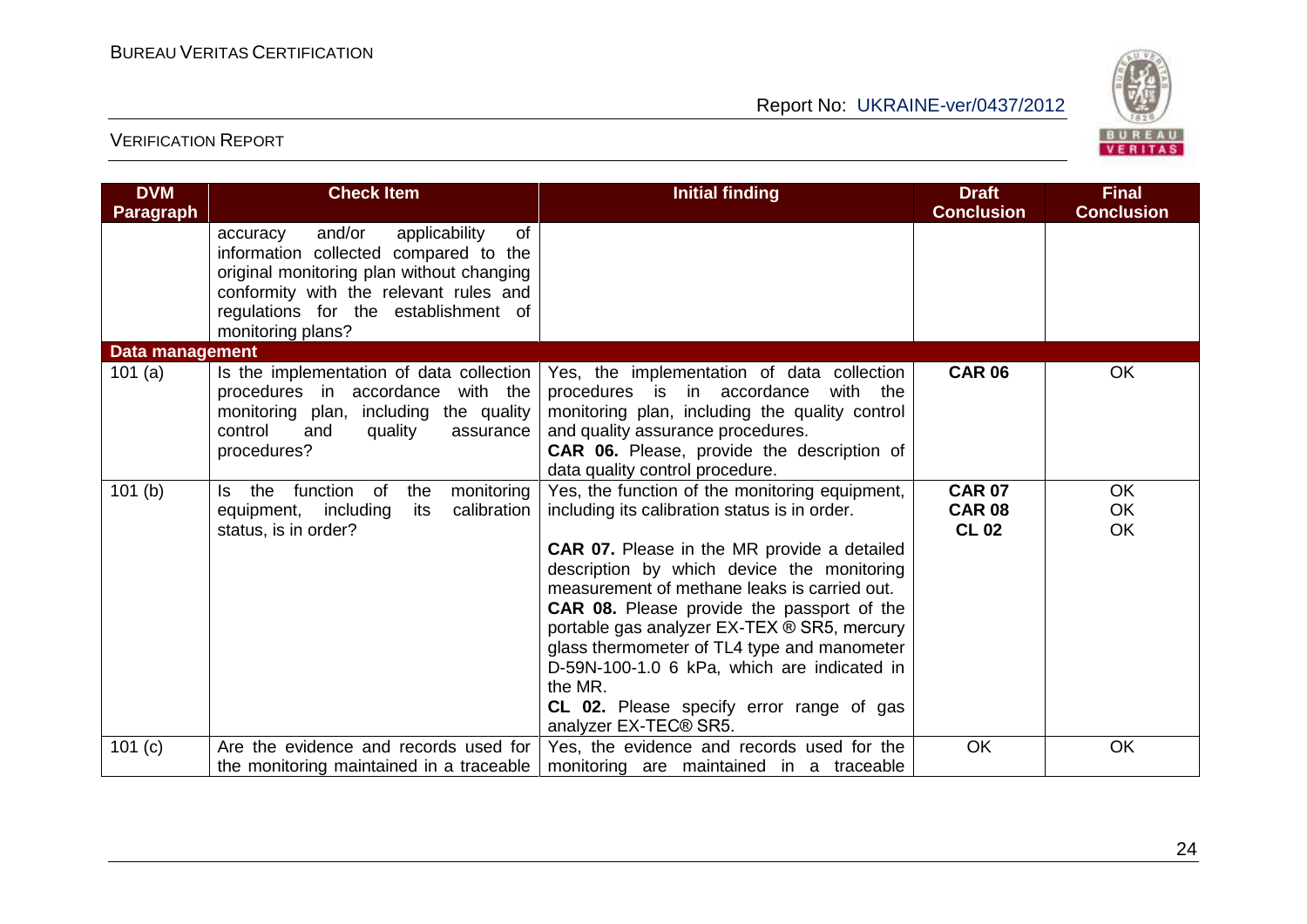

| <b>DVM</b><br><b>Paragraph</b> | <b>Check Item</b>                                                                                                                                     | <b>Initial finding</b>                                                                                                                                                                                                                                                                                                                                                      | <b>Draft</b><br><b>Conclusion</b> | <b>Final</b><br><b>Conclusion</b> |
|--------------------------------|-------------------------------------------------------------------------------------------------------------------------------------------------------|-----------------------------------------------------------------------------------------------------------------------------------------------------------------------------------------------------------------------------------------------------------------------------------------------------------------------------------------------------------------------------|-----------------------------------|-----------------------------------|
|                                | manner?                                                                                                                                               | manner                                                                                                                                                                                                                                                                                                                                                                      |                                   |                                   |
| $101$ (d)                      | Is the data collection and management<br>system for the project in accordance with<br>the monitoring plan?                                            | The data collection and management system<br>of the project is in accordance with the<br>monitoring plan.<br>Verification team confirms the effectiveness of<br>existing management<br>system and operating<br>system and considers them to be suitable for<br>reliable monitoring of the project.<br>CL 03. Please check the numbering of tables<br>and Figures in the MR. | <b>CL 03</b>                      | OK                                |
|                                | Verification regarding programs of activities (additional elements for assessment)                                                                    |                                                                                                                                                                                                                                                                                                                                                                             |                                   |                                   |
| 102                            | Is any JPA that has not been added to<br>the JI PoA not verified?                                                                                     | N/a                                                                                                                                                                                                                                                                                                                                                                         | N/a                               | N/a                               |
| 103                            | the verification<br>based<br>the<br>ls.<br>on<br>monitoring reports of all JPAs to be<br>verified?                                                    | N/a                                                                                                                                                                                                                                                                                                                                                                         | N/a                               | N/a                               |
| 103                            | Does the verification ensure the accuracy<br>and conservativeness of the emission<br>reductions or enhancements of removals<br>generated by each JPA? | N/a                                                                                                                                                                                                                                                                                                                                                                         | N/a                               | N/a                               |
| 104                            | Does the monitoring period not overlap<br>with previous monitoring periods?                                                                           | N/a                                                                                                                                                                                                                                                                                                                                                                         | N/a                               | N/a                               |
| 105                            | If the AIE learns of an erroneously<br>included JPA, has the AIE informed the<br>JISC of its findings in writing?                                     | N/a                                                                                                                                                                                                                                                                                                                                                                         | N/a                               | N/a                               |
|                                | Applicable to sample-based approach only                                                                                                              |                                                                                                                                                                                                                                                                                                                                                                             |                                   |                                   |
| 106                            | Does the sampling plan prepared by the<br>AIE:                                                                                                        | N/a                                                                                                                                                                                                                                                                                                                                                                         | N/a                               | N/a                               |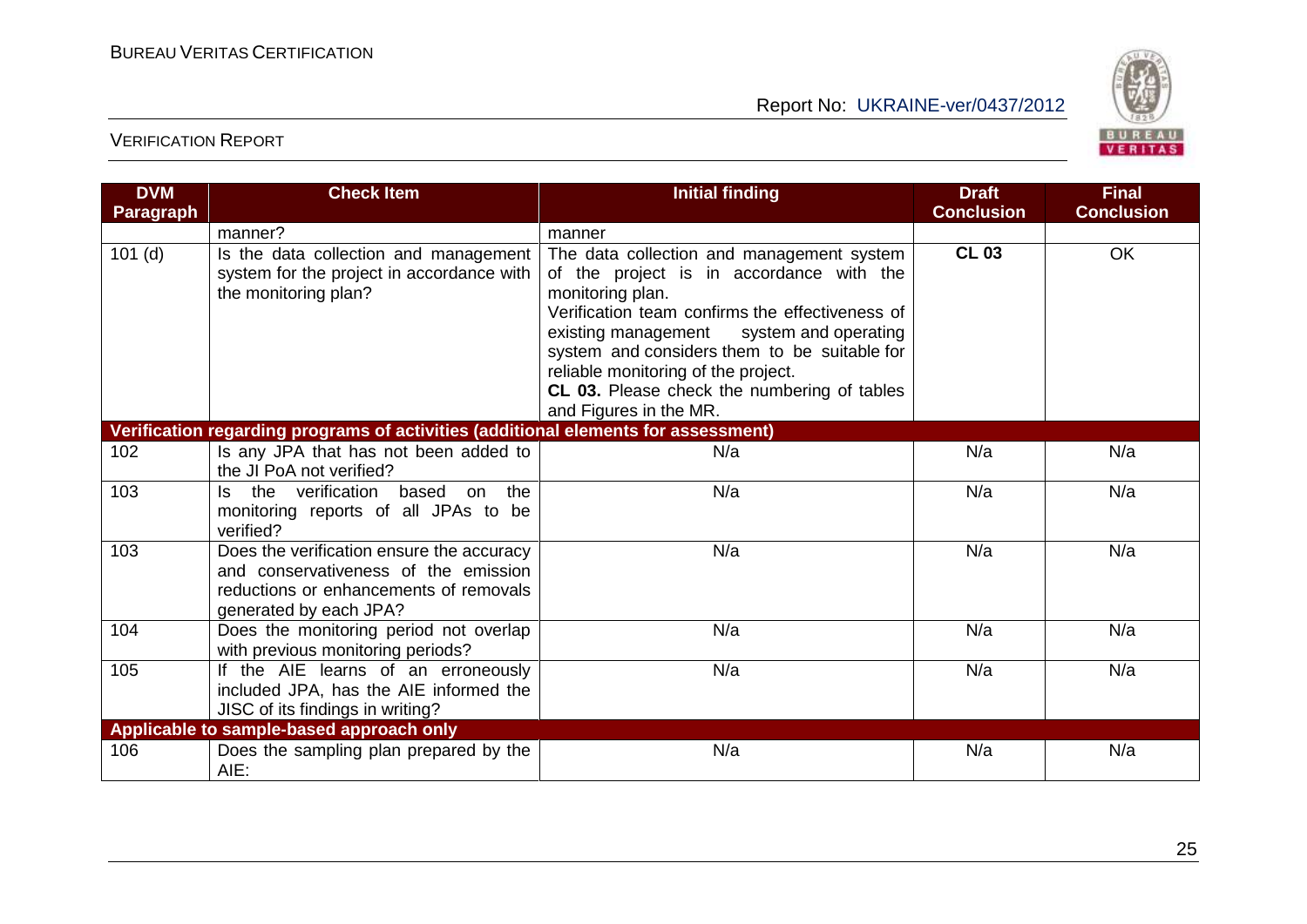

| <b>DVM</b> | <b>Check Item</b>                                                              | <b>Initial finding</b> | <b>Draft</b>      | <b>Final</b>      |
|------------|--------------------------------------------------------------------------------|------------------------|-------------------|-------------------|
| Paragraph  |                                                                                |                        | <b>Conclusion</b> | <b>Conclusion</b> |
|            | (a) Describe its sample selection, taking                                      |                        |                   |                   |
|            | into                                                                           |                        |                   |                   |
|            | account that:                                                                  |                        |                   |                   |
|            | (i) For each verification that uses a                                          |                        |                   |                   |
|            | sample-based approach, the sample                                              |                        |                   |                   |
|            | selection<br>shall<br>be<br>sufficiently                                       |                        |                   |                   |
|            | representative of the JPAs in the JI                                           |                        |                   |                   |
|            | Project. Such extrapolation to all JPAs<br>identified for that verification is |                        |                   |                   |
|            | reasonable, taking into account                                                |                        |                   |                   |
|            | differences among the characteristics                                          |                        |                   |                   |
|            | of JPAs, such as:                                                              |                        |                   |                   |
|            | - The types of JPAs;                                                           |                        |                   |                   |
|            | - The complexity of the applicable                                             |                        |                   |                   |
|            | technologies and/or measures used;                                             |                        |                   |                   |
|            | - The geographical location of each                                            |                        |                   |                   |
|            | JPA:                                                                           |                        |                   |                   |
|            | - The amounts of expected emission                                             |                        |                   |                   |
|            | reductions of the JPAs being verified;                                         |                        |                   |                   |
|            | - The number of JPAs for which                                                 |                        |                   |                   |
|            | emission reductions are being verified;                                        |                        |                   |                   |
|            | - The length of monitoring periods of                                          |                        |                   |                   |
|            | the JPAs being verified; and                                                   |                        |                   |                   |
|            | - The samples selected for prior                                               |                        |                   |                   |
|            | verifications, if any?                                                         |                        |                   |                   |
|            |                                                                                |                        |                   |                   |
| 107        | Is the sampling plan ready for publication                                     | N/a                    | N/a               | N/a               |
|            | through the secretariat along with the                                         |                        |                   |                   |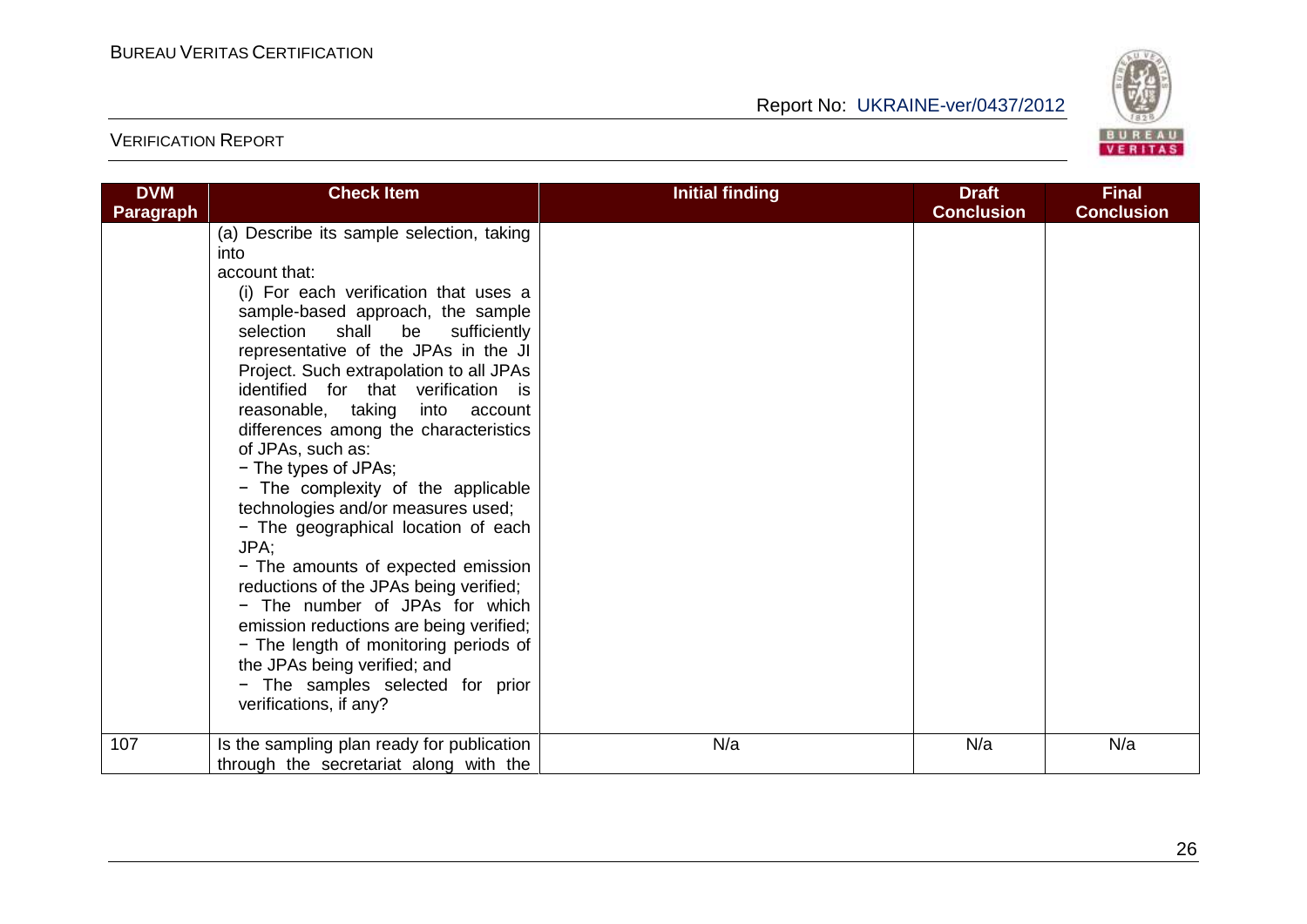

| <b>DVM</b><br><b>Paragraph</b> | <b>Check Item</b>                                                                                                                                                                                                                                                                                                                                                               | Initial finding | <b>Draft</b><br><b>Conclusion</b> | <b>Final</b><br><b>Conclusion</b> |
|--------------------------------|---------------------------------------------------------------------------------------------------------------------------------------------------------------------------------------------------------------------------------------------------------------------------------------------------------------------------------------------------------------------------------|-----------------|-----------------------------------|-----------------------------------|
|                                | verification<br>supporting<br>report<br>and<br>documentation?                                                                                                                                                                                                                                                                                                                   |                 |                                   |                                   |
| 108                            | Has the AIE made site inspections of at<br>least the square root of the number of<br>total JPAs, rounded to the upper whole<br>number? If the AIE makes no site<br>inspections or fewer site inspections than<br>the square root of the number of total<br>JPAs, rounded to the upper whole<br>number, then does the AIE provide a<br>reasonable explanation and justification? | N/a             | N/a                               | N/a                               |
| 109                            | Is the sampling plan available for<br>submission to the secretariat for the<br>JISC.s ex ante assessment? (Optional)                                                                                                                                                                                                                                                            | N/a             | N/a                               | N/a                               |
| 110                            | If the AIE learns of a fraudulently<br>included JPA, a fraudulently monitored<br>JPA or an inflated number of emission<br>reductions claimed in a JI PoA, has the<br>AIE informed the JISC of the fraud in<br>writing?                                                                                                                                                          | N/a             | N/a                               | N/a                               |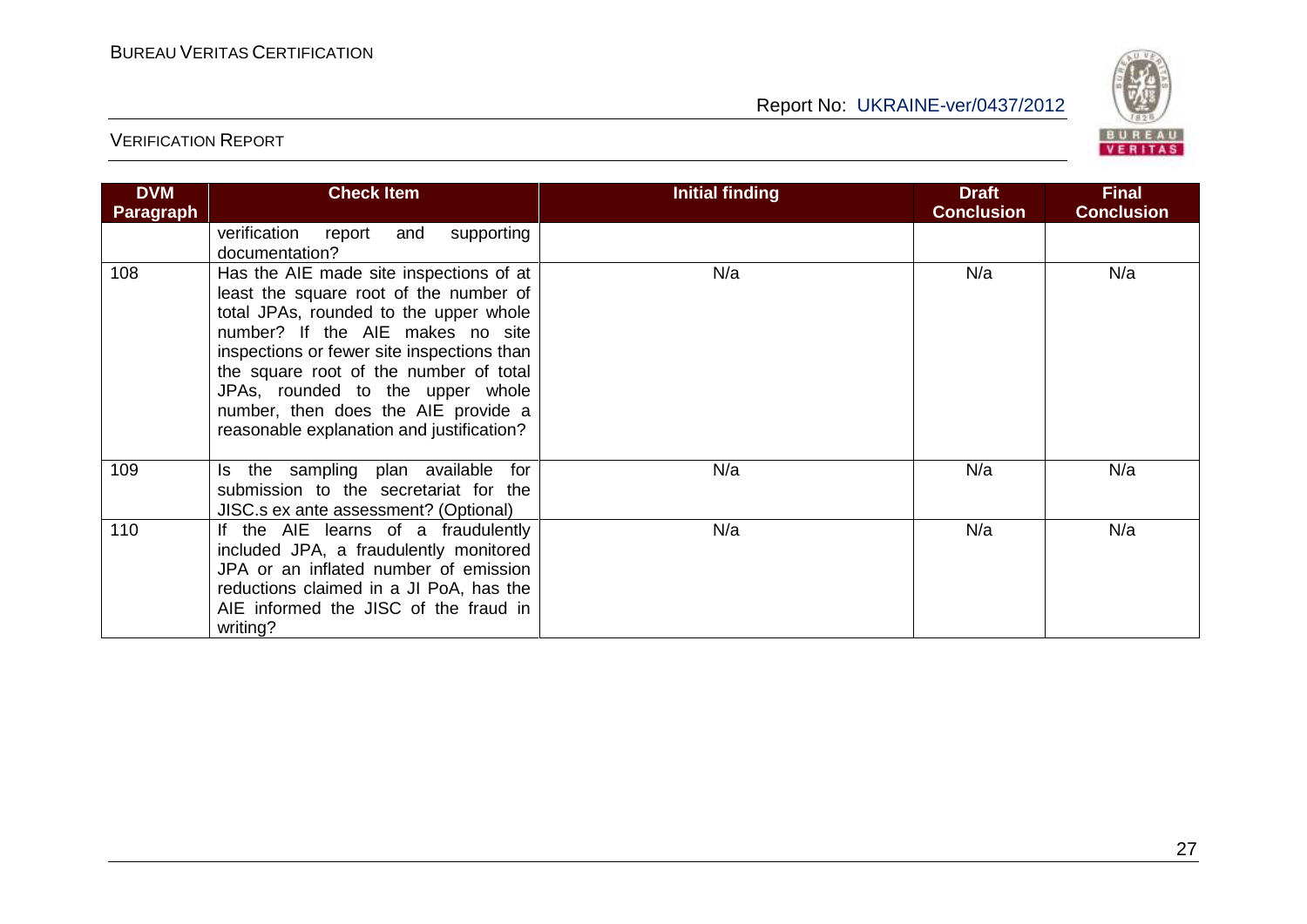

#### VERIFICATION REPORT

#### **TABLE 2 RESOLUTION OF CLARIFICATION AND CORRECTIVE ACTION REQUESTS**

| <b>Clarification and corrective action requests</b><br>issued by the verification team                                                                                                                                                                                      | Ref to<br><b>checklist</b><br>question in<br>Table 1 | participant's<br><b>Summary</b><br>of<br>project<br>response                                                                                                                                                | <b>Verification team conclusion</b>                         |
|-----------------------------------------------------------------------------------------------------------------------------------------------------------------------------------------------------------------------------------------------------------------------------|------------------------------------------------------|-------------------------------------------------------------------------------------------------------------------------------------------------------------------------------------------------------------|-------------------------------------------------------------|
| <b>CAR 01.</b> Number format of the Determination<br>Please<br>make<br>the<br>incorrect.<br>report<br><b>is</b><br>appropriate corrections.                                                                                                                                 | 90                                                   | <b>UKRAINE-</b><br>Determination<br>Nº<br>report<br>0062/2009 dated 26/12/2009.                                                                                                                             | Corrections are accepted.<br><b>The</b><br>issue is closed. |
| CAR 02. Please, provide the number of<br>repaired, reconstructed and replaced GDPs<br>(CGDPs) in the reporting period.                                                                                                                                                      | 92                                                   | The number of repaired (reconstructed,<br>replaced) GDPs (CGDPs) under the<br>project in<br>periods, including<br>this<br>monitoring period, is provided in Table 1<br>of the Monitoring Report version 02. | Information was<br>provided,<br>the<br>issue is closed.     |
| <b>CAR 03.</b> A specific approach based on the<br>methodology AM0023 version 3.0 approved by<br>the Clean Development Mechanism Executive<br>Committee was used in the project when<br>determining the baseline. Please provide<br>reference to the methodology in the MR. | 94                                                   | Required references were provided<br>in I<br>the MR version 02.                                                                                                                                             | The references were checked, the<br>issue is closed.        |
| <b>CAR 04.</b> Please specify the baseline, project<br>emissions and emission reductions in $t CO2$<br>equivalent.                                                                                                                                                          | 95(b)                                                | Necessary corrections were made in the<br>MR version 02.                                                                                                                                                    | The issue is closed based on the<br>necessary changes made. |
| <b>CAR 05.</b> Please specify correct data units of<br>parameters, that are used in calculations of<br>GHG emissions and specified in Table 3 of the<br>MR.                                                                                                                 | 95(c)                                                | Corrections were made in Table 3 of the<br>Monitoring report, version 02.                                                                                                                                   | Corrections are accepted,<br>the<br>issue is closed.        |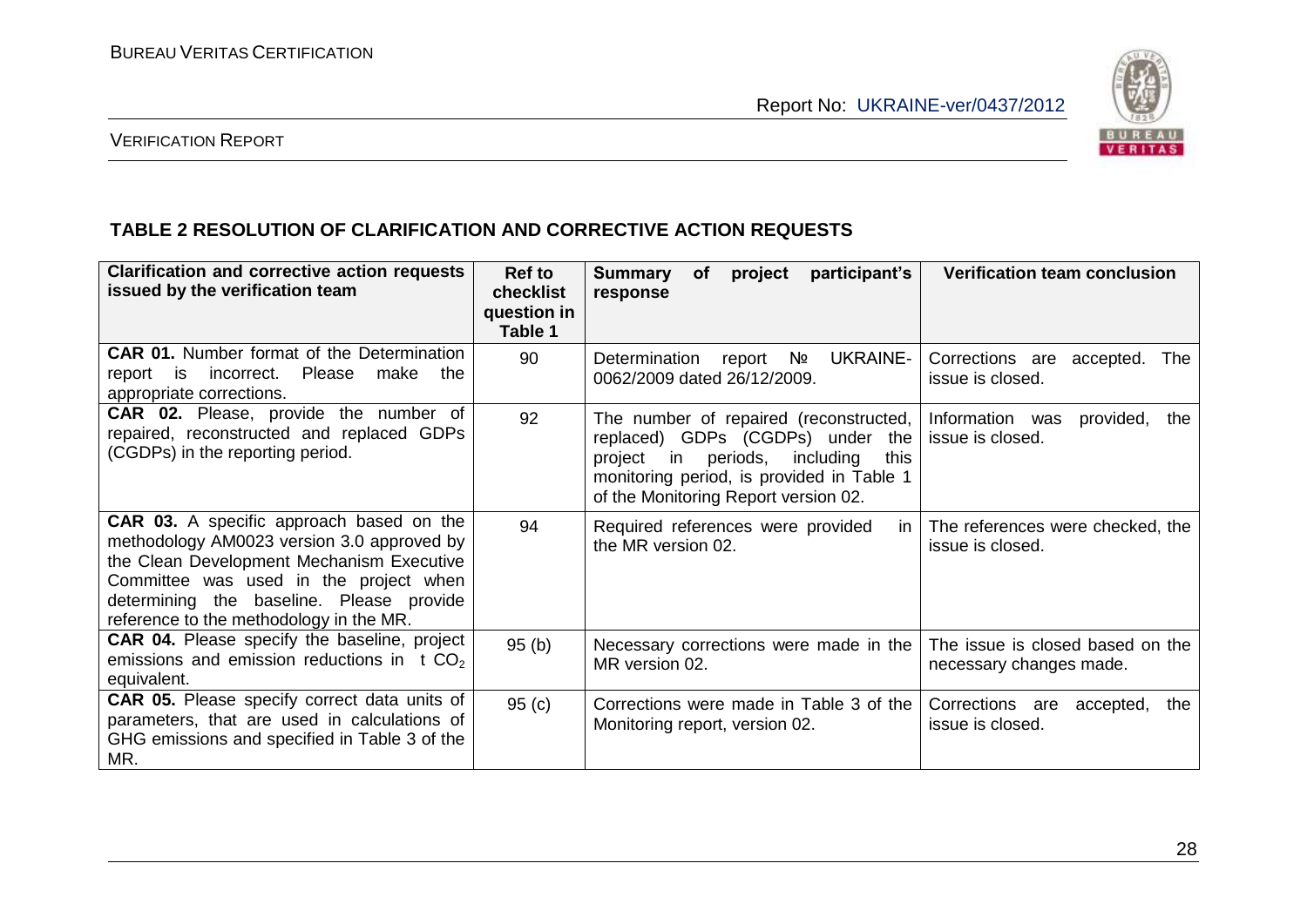

| <b>CAR 06.</b> Please, provide the description of<br>data quality control procedure.                                                                                                                      | 101(a) | Monitoring methane measurements are<br>carried out in each of the administrations<br>of gas facilities operation (AGFO) in<br>Odesa region. Monitoring measurements<br>made by specifically<br>trained<br>are<br>personnel according to the Methodology<br>of conducting measurements. Data from<br>conducted monitoring<br>measurements<br>directly when making measurements are<br>recorded on paper. Then, based on data<br>on paper according to the measurements<br>each AGFO makes electronic databases,<br>which are sent to the central office and<br>kept in a single database of monitoring<br>measurements of leakage. | The issue is closed based on the<br>necessary changes made.                   |
|-----------------------------------------------------------------------------------------------------------------------------------------------------------------------------------------------------------|--------|-----------------------------------------------------------------------------------------------------------------------------------------------------------------------------------------------------------------------------------------------------------------------------------------------------------------------------------------------------------------------------------------------------------------------------------------------------------------------------------------------------------------------------------------------------------------------------------------------------------------------------------|-------------------------------------------------------------------------------|
| CAR 07. Please in the MR provide a detailed<br>description by which device the monitoring<br>measurement of methane leaks is carried out.                                                                 | 101(b) | For monitoring leakage measurement a<br>special installation for the quantitative<br>measurement of methane leaks based on<br>plastic container of known volume (0.87<br>m <sup>3</sup> ), package, plastic hose and pressure<br>gauge was made. Detailed description is<br>provided in the Monitoring report version<br>02.                                                                                                                                                                                                                                                                                                      | The issue is closed based on<br>information provided in the MR<br>version 02. |
| <b>CAR 08.</b> Please provide the passport of the<br>portable gas analyzer EX-TEX ® SR5, mercury<br>glass thermometer of TL4 type and manometer<br>D-59N-100-1.0 6 kPa, which are indicated in<br>the MR. | 101(b) | Passports of equipment were provided to<br>the verification team.                                                                                                                                                                                                                                                                                                                                                                                                                                                                                                                                                                 | The documents were reviewed,<br>the issue is closed.                          |